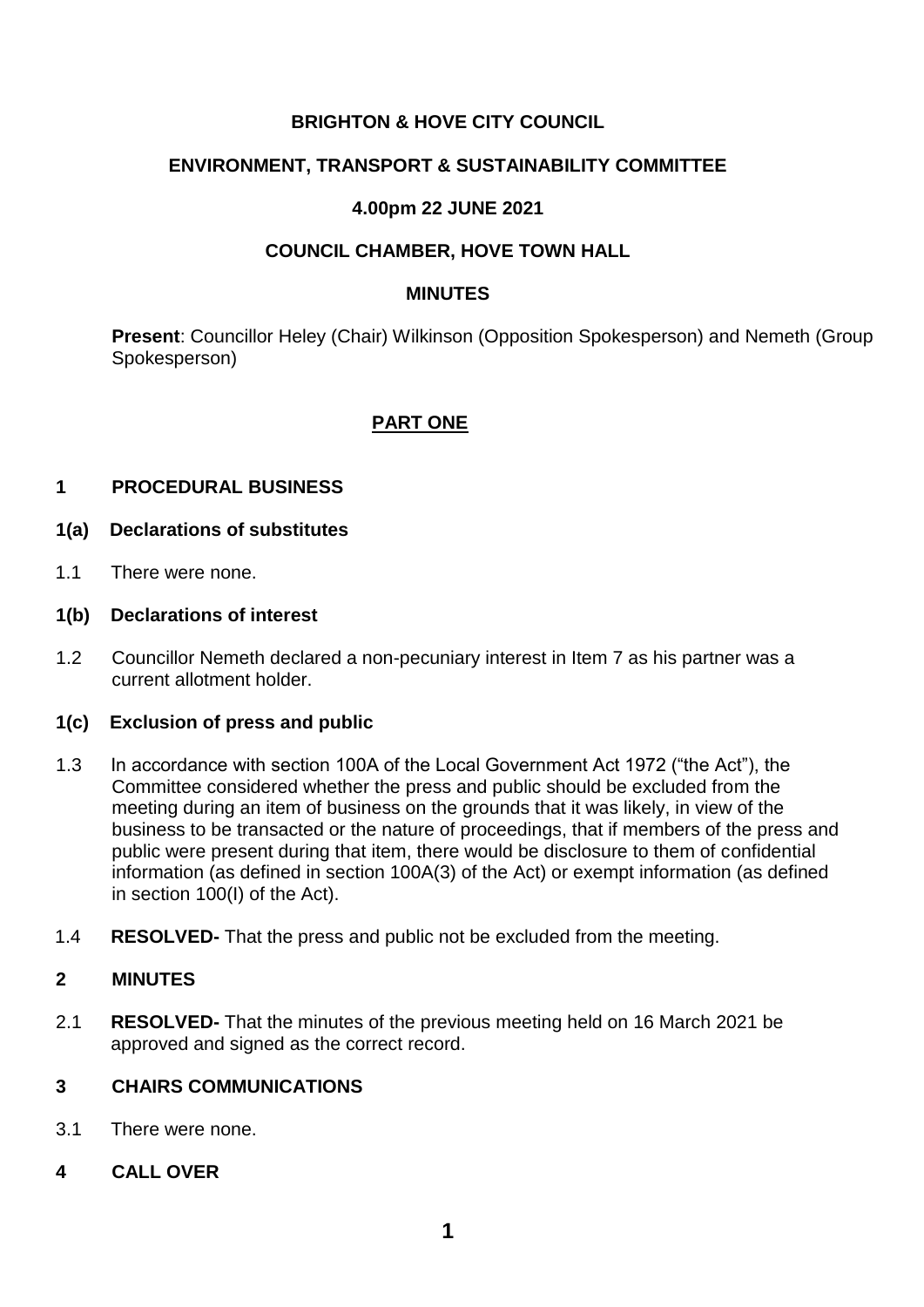- 4.1 The following items on the agenda were reserved for discussion:
	- Item 9: Food Waste Collection Service Update
	- Item 13: Waterhall Wilding Project
	- Item 14: Local Transport Plan 5 Initial Engagement
	- Item 17: TRO-12-2021
	- Item 18: The National Bus Strategy
- 4.2 The Democratic Services Officer confirmed that the items listed above had been reserved for discussion and that the following reports on the agenda with the recommendations therein had been approved and adopted:
	- Item 8: National Resources and Waste Strategy- Responses to Government **Consultations**
	- Item 10: Commercial Bins on the Highway: Outcome of Public Consultation
	- Item 11: Environmental Enforcement Framework
	- Item 12: Binfrastructure Strategy
	- Item 15: Network Management Action Plan
	- Item 16: Parking Policies

# **5 PUBLIC INVOLVEMENT**

# **(A) PETITIONS**

# **(i) TRO on Sydney Street**

- 5.1 The Committee considered a petition signed by 39 people requesting a rejection of the weekday closure of Sydney Street and reinstitute restricted access.
- 5.2 The Chair provided the following response:

"Thank you for your petition and your points are really well made. I use the area a lot as well so I do understand.

The Current Experimental Traffic Regulation Order (ETRO) for the North Laine area is due to be reviewed shortly and a report will be presented to ETS Committee by December, We are gathering further information to support this report including traffic counts and will be organising discussions with key stakeholders including disability groups, cycling groups, businesses and residents.

The findings of these discussions and comments on the formal ETRO consultation will help form a recommendation for the future report".

- 5.3 **RESOLVED-** That the Committee note the petition.
- **(B) PUBLIC QUESTIONS**
- **(1) Air pollution**
- 5.4 Adrian Hill read the following question: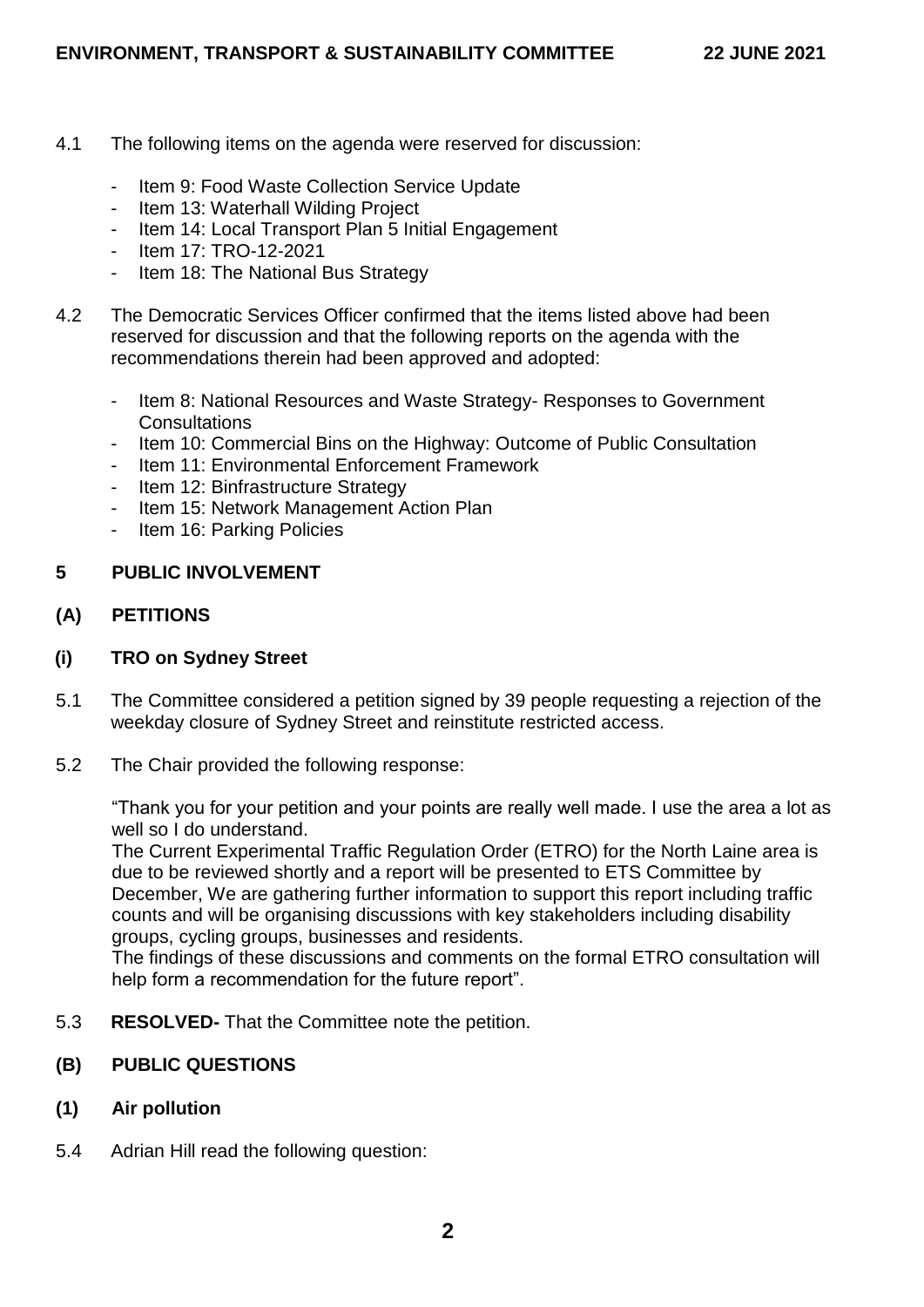"Ella Kissi-Deborah's prevention of future deaths report said 'Delay in reducing the levels of atmospheric air pollution is the cause of avoidable deaths.' We in Brighton suffer illegal air pollution with NO2 just as high as Ella was exposed to. I'm right in concluding this prevention of future deaths report by the coroner applies to Brighton just as much as it does to London. Can I have an update on the urgent changes that are required such as Clean Air Zone, electric buses, trams and preventing new building configurations that make pollution dispersal and exposure worse?

# 5.5 The Chair provided the following reply:

"We agree that air pollution is a serious, public health issue and is one of the many reasons it's important to provide opportunities for active travel.

We continue to work with all of the city's public transport operators, including buses and taxis, to reduce the effects of emissions from vehicles and have recently combined council funding with that secured from the Government for retrofitting bus exhaust systems to reduce emissions by up to 90% in some cases. We are also working with partners to bid for funding to support the use of zero emission buses and lorries and the associated infrastructure required to make this possible.

We are also developing a new Local Transport Plan, which you can hear more about later on this agenda. It recognises the need to address emissions that affect our air quality and the ways in which we can do this. The development of a wider Ultra Low Emission Zone is one of those and following the report the committee considered earlier in the year, funding is now being allocated to enable further work.

We will also have the benefit of the results of the latest annual Air Quality Status Review soon, and this will be followed by the development of an Air Quality Action Plan. Many of these measures will be included and people will have the opportunity to express their views on what is proposed.

When determining planning applications in the city, officers and councillors take into account recognised guidance and approved policies, including those in the City Plan. These focus on the protection of the environment and health in terms of pollution and nuisance. Specialist advice is provided by our Air Quality Officer who responds on the potential impacts on air quality. This can include consideration of the design, height and alignment of buildings as well as encouraging emission-free developments without combustion on site and supporting renewable energy sources such as solar panels. Requiring sustainable travel measures such as walking infrastructure and cycle parking will also contribute to mitigating or minimising emissions from vehicle trips, by encouraging travel behaviour change and providing healthy, clean and zero carbon alternatives".

5.6 Adrian Hill asked the following supplementary question:

"Does the future deaths report apply to Brighton?"

5.7 The Chair provided the following reply:

"I'm happy to take a closer look at it but I do recognise that we've often had illegal levels of pollution that are very dangerous"

# **(2) Seafront Signage**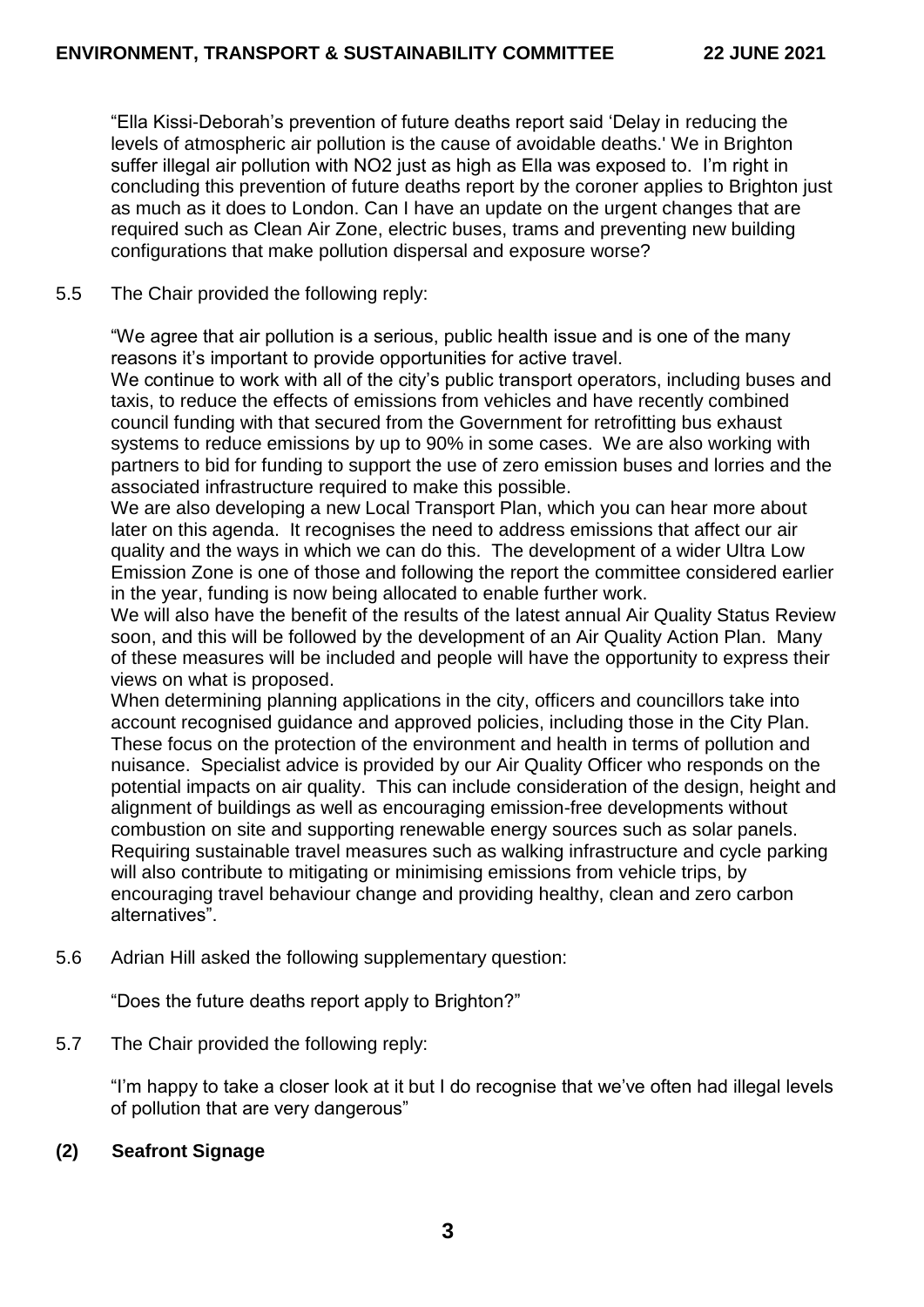5.8 Chris Murgatroyd read the following question:

"Now that large "Bin it or take it home" banners have appeared on metal barriers in the Pedestrian Zone on the Lower Promenade, between the Peace Statue and the Artists Quarter, to discourage littering, will BHCC finally also install signs to discourage cycling in the Pedestrian Zone, except in the exercise of a lawful right or privilege - for example like the "Be kind, Be considerate" sign on the barriers near Hove Lagoon, which politely encourages people to cycle on the cycle lane, or to push their bike if they want to stay on the Lower Promenade?"

- 5.9 The Chair provided the following reply: "Yes, officers are looking for further appropriate locations to mount the temporary 'Be kind, Be considerate' signs"
- 5.10 Chris Murgatroyd asked the following supplementary question:

"Are there any circumstances in which the Council will put up signs of any kind in the Pedestrian Zone between the Peace Statue and the Artists Quarter, to keep people safe and discharge its duty of care to staff, residents and others, by reminding everybody that cycling is not permitted on the Lower Promenade, save in the exercise of a lawful right or privilege - and so that there is something to point at, when a polite request to dismount is met with a surly "where does it say that?", or often much worse?"

5.11 The Chair provided the following reply:

"There are already quite a few there but we can ask the Seafront Team to look at the matter again"

#### **(3) Public Convenience refurbishment**

5.12 Derek Wright read the following question:

"In October 2018 a report/decision was made on how to finance their refurbishment, since then nothing has happened. When will the Daltons, Colonnade, Pavilion Gardens, Kings Esplanade toilets be modernised?"

5.13 The Chair provided the following reply:

"Sadly, due to other priorities and Cityclean's response to the pandemic, the team has not been able to progress the refurbishment work as planned following the October 2018 decision.

A report had been due to go to committee for decision in March 2020 to progress the project. That did not go ahead and so the necessary decisions were not made. Following this, Cityclean has had to absolutely focus on delivering core statutory services.

I am pleased to let you know that work has restarted and an update on the refurbishment programme will be shared at Policy & Resources Committee on 1 July".

5.14 Derek Wright asked the following supplementary question: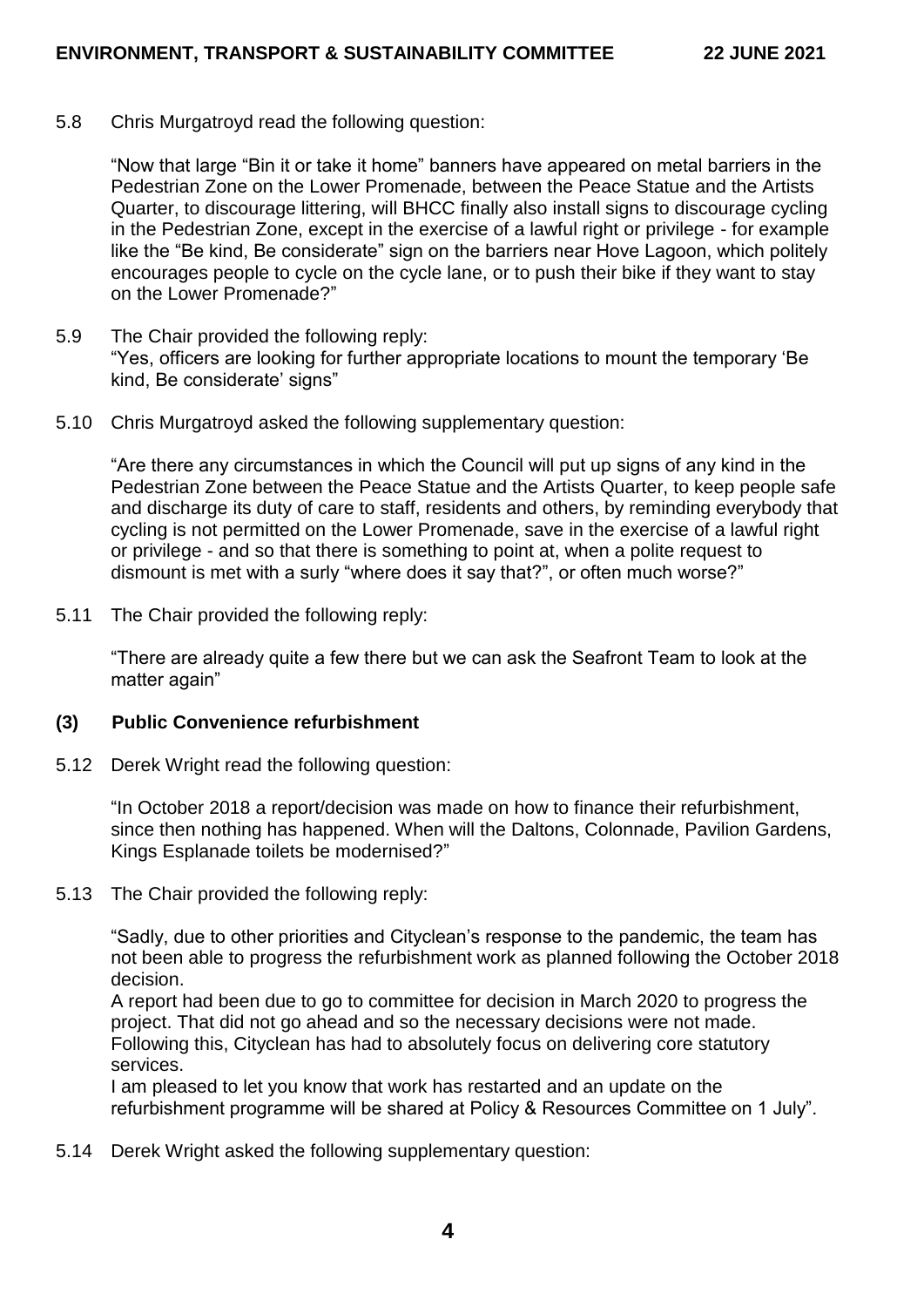"People use the lower promenade as a toilet, urinating against the gates of the passageway that goes under the pier. Can you look at improving the toilet signage on the lower promenade, making it bigger and bolder so that people are directed to the toilets underneath the zip wire?"

5.15 The Chair provided the following reply:

"We can look into that".

# **(4) Seafront Disabled Parking Bays**

5.16 Pippa Hodge read the following question:

"Video surveillance (12/9/20) of the 7 A259 seafront disabled bays was finally produced on 14/5/21. It notes a wheelchair user forced to travel in the cycle lane to access their vehicle, swerving bikes, bay abuse (eg Brighton Bike Hire) and only one mention of a wheelchair ramped van.

BADGE have been sharing photographic evidence of Inaccessibility & Danger since August. In March we were promised 5 safer Northside bays. Still nothing. Under your Active Travel Scheme 'our' seafront remains inaccessible for a second summer. Do Councillors find it acceptable that 10 months later, Officers still haven't addressed these grave concerns?"

5.17 The Chair provided the following reply:

"Thank you for your question Pippa and for all your continued engagement, it's really appreciated.

As part of the phase 1 works on the seafront there was no change to the number of disabled bays, but some are offset from the kerb with additional space provided either side to ensure additional safety and access at these locations. We do recognise that while this meets the design standards, people do still need to take care when near vehicles or for passengers exiting vehicles, due to the location. So we do recognise why it is still potentially dangerous to some users.

We are currently investigating additional parking bays along the seafront to further improve access. Council Officers are still investigating the viability of additional disabled bays, as there are a number of factors to consider and residents and businesses to consult and these matters do take time. I have asked Officers to continue to keep you updated.

So, to answer your question directly, I do think it's probably taking too long but we're doing all we can to speed it up".

5.18 Pippa Hodge asked the following supplementary question:

"By failing to reduce physical barriers, by failing to ensure disabled people are not impeded from accessing areas of the city they would otherwise be able to and by not acting on our feedback which repeatedly raised the issue of seafront accessibility and danger for 10 long months and with these risks being identified and written into the council's Covid-19 urgent response action plan equalities impact assessment, does this mean that Brighton & Hove Council continue to be in breach of their own equalities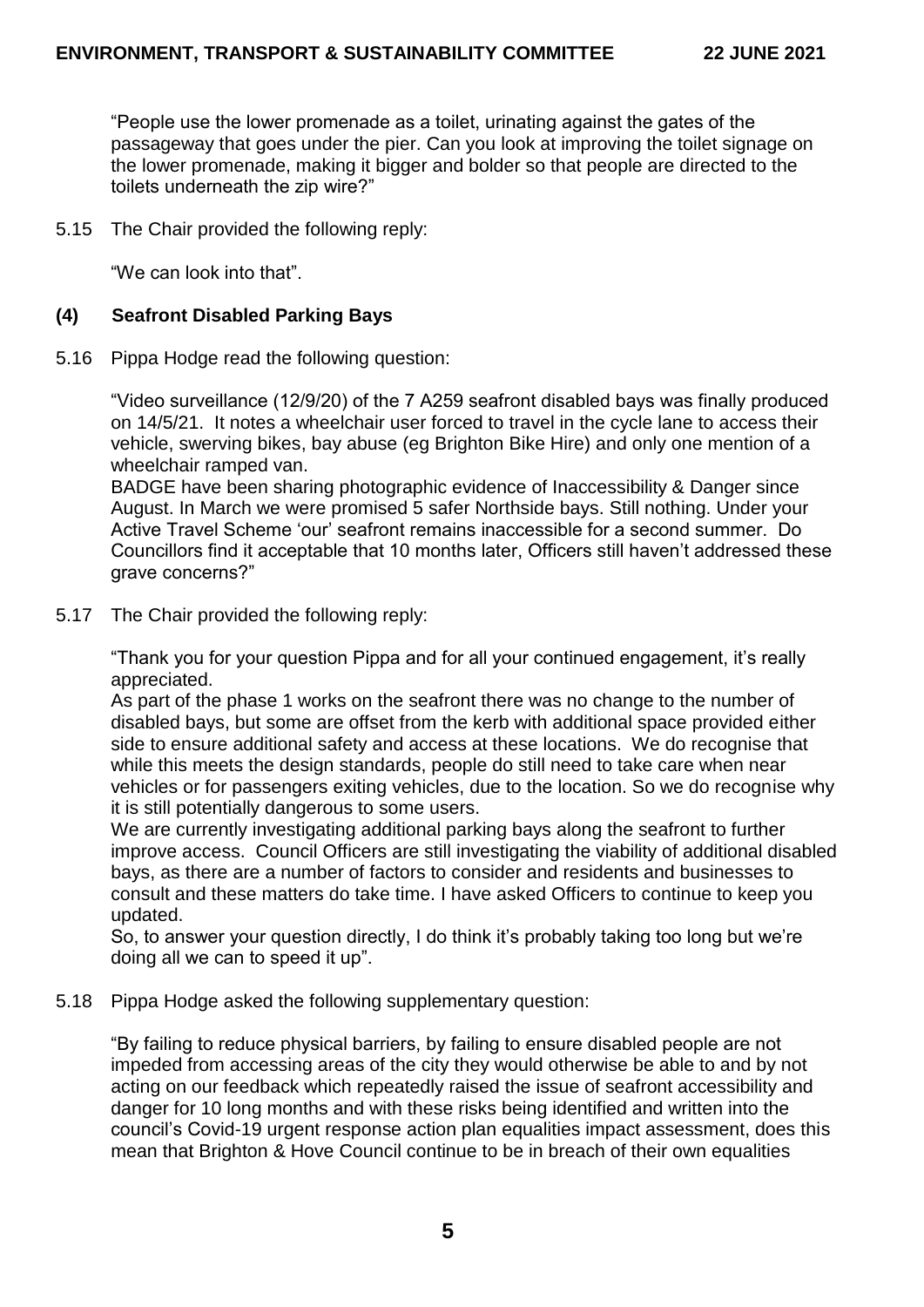impact assessment and have therefore failed to meet their public sector equalities duties?"

5.19 The Chair provided the following reply:

"The council does not feel that we are contravening equality legislation but that doesn't mean we can't do more and go above and beyond so we'll continue to look at it with you".

#### **(5) Brighton Racecourse footpaths**

5.20 Mark Strong read the following question:

"Recently Brighton Racecourse closed footpaths west of the grandstand, citing the need for a secure area on race days due to COVID. While not public footpaths, they have been well used for decades, providing safe links towards Woodingdean and Whitehawk, avoiding sections of Freshfield Road with no footway. There has been no EqIA or consideration of disabled people.

We understand officers have tried to negotiate permissive access. Can the Chair update us explaining how access might be restored without an arduous Public Inquiry. In particular, how will the council use its membership of the Racecourse Trustees Board to restore access?"

5.21 The Chair provided the following reply:

"Thank you and you're right that we have also been raising this as I know ward councillors have too. Officers are seeking to negotiate permissive access for non-race days and those discussions are live and ongoing. We appreciate how important accessing this open space is to residents living nearby and agree that access for disabled people needs to be considered too.

The issue is that in the absence of agreed permissive access, the council as landowner cannot require the racecourse to provide the access.

An alternative option would be for those residents who have enjoyed uninterrupted access for over 20 years to submit an application to the council for an amendment to the Definitive Map for the access to be dedicated as public rights of way. The evidence submitted would be examined by the Highways legal team and an assessment report submitted to council ETS Committee. If no decision were made, or the decision contested, this may result in the matter being handed on to the Planning Inspectorate for adjudication and a possible public inquiry.

The council is represented on the Racecourse Trustees Board by Cllr Williams and Cllr West and any representation on the matter would be their decision, but I am sure they would be willing to raise this, and we can speak to them about it".

# **(C) DEPUTATIONS**

### **(1) Pavement Obstructions**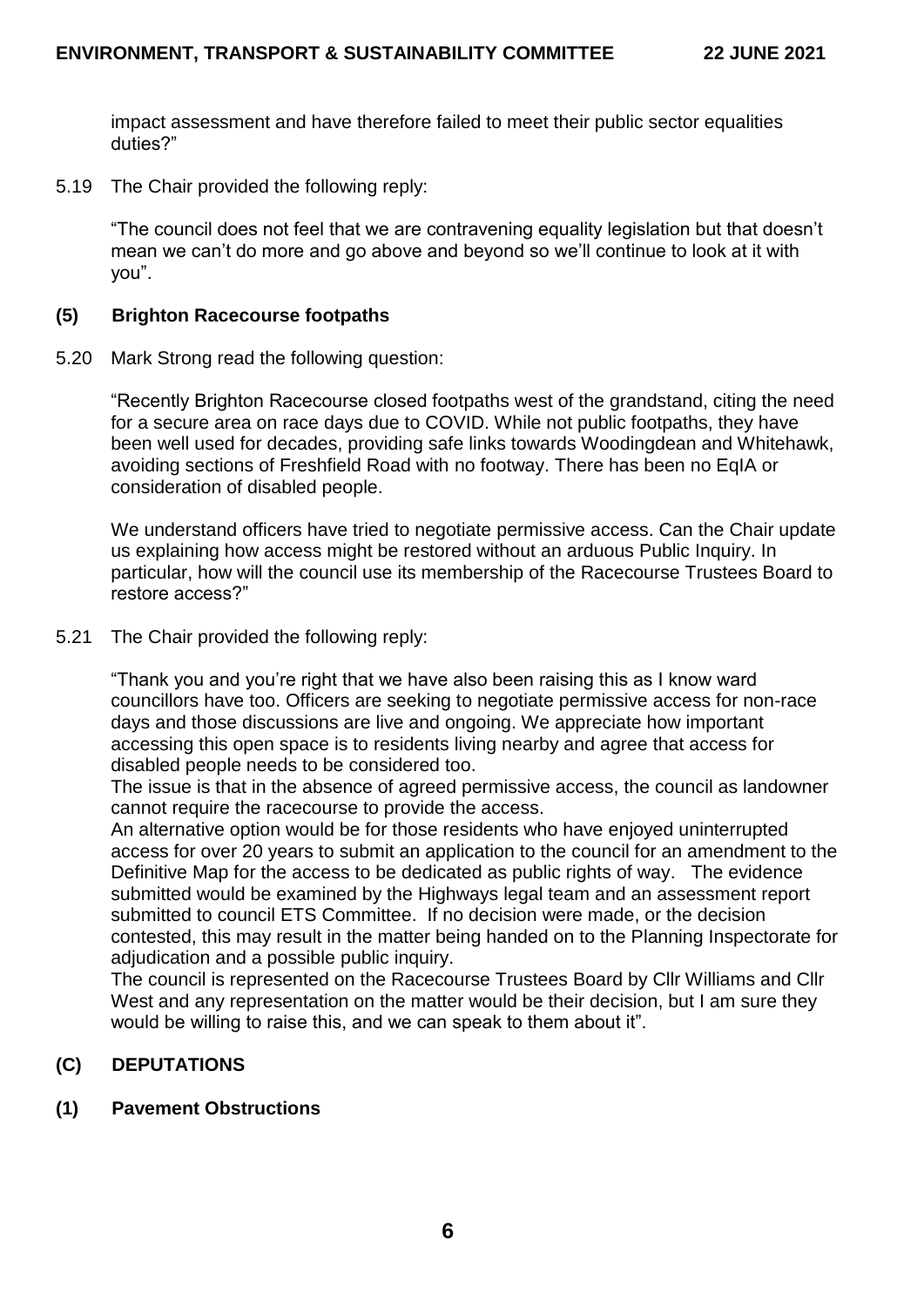- 5.22 The Committee considered a Deputation that outlines the needs for improved standards, better oversight and enforcement to keep the city's footways clear of obstructions and requested action to keep pavements safe.
- 5.23 The Chair provided the following response:

"Thank you for your Deputation, you raised very important points.

The council does recognise the issues caused by commercial bins on the city's highways, roads and pavements. We are committed to tackling this and I am pleased that on today's agenda, councillors are being asked to approve a model to remove these from a number of roads in the city to make them safer and more accessible. If Committee approves the recommendations, businesses in time-banding zones will only be able to place bins out between 6am and 9am and 6pm and 9pm – at all other times, bins and bags must be off the highway, otherwise they may receive a Fixed Penalty Notice.

Another item on today's agenda is proposing a public consultation on introducing enforcement measures for wheelie bins and boxes, which can also cause obstructions. Subject to approval from committee, following the public consultation, a report will be presented to a future meeting with a proposal on how this can work.

The council is also planning on carrying out a full review of its highway licensing policies later in the year. These policies have not been reviewed for some time and recent legislation changes to pavement licences means that changes to the policies need to be considered. The Highway Enforcement team are also recruiting additional temporary staff over the summer months to help support the work of this essential team in keeping outside seating and shop displays under control.

Safe and easy access around the positioning of street furniture items that are installed as part of a project will have been considered using guidance from the Inclusive mobility document and Manual for streets. Projects will carry out an Equalities Impact Assessment as part of that process".

- 5.24 **RESOLVED-** That the Committee note the Deputation.
- **6 ITEMS REFERRED FROM COUNCIL**
- **(A) PETITIONS**

# **(1) Reduce resident parking permit fees**

- 6.1 The Committee considered a petition referred from Full Council and signed by 58 people requesting the council reduce resident parking permit fees.
- 6.2 The Chair provided the following response:

"Parking charges are reviewed annually by the Council alongside wider environmental considerations that aim to reduce congestion, improve traffic management and improve air quality. The surplus generated from charges after direct costs contributes towards the part funding of bus subsidies, concessionary bus fares and Local Transport Plan costs. Recent charges were voted on at a meeting of all councillors back in February, when we hold budget council.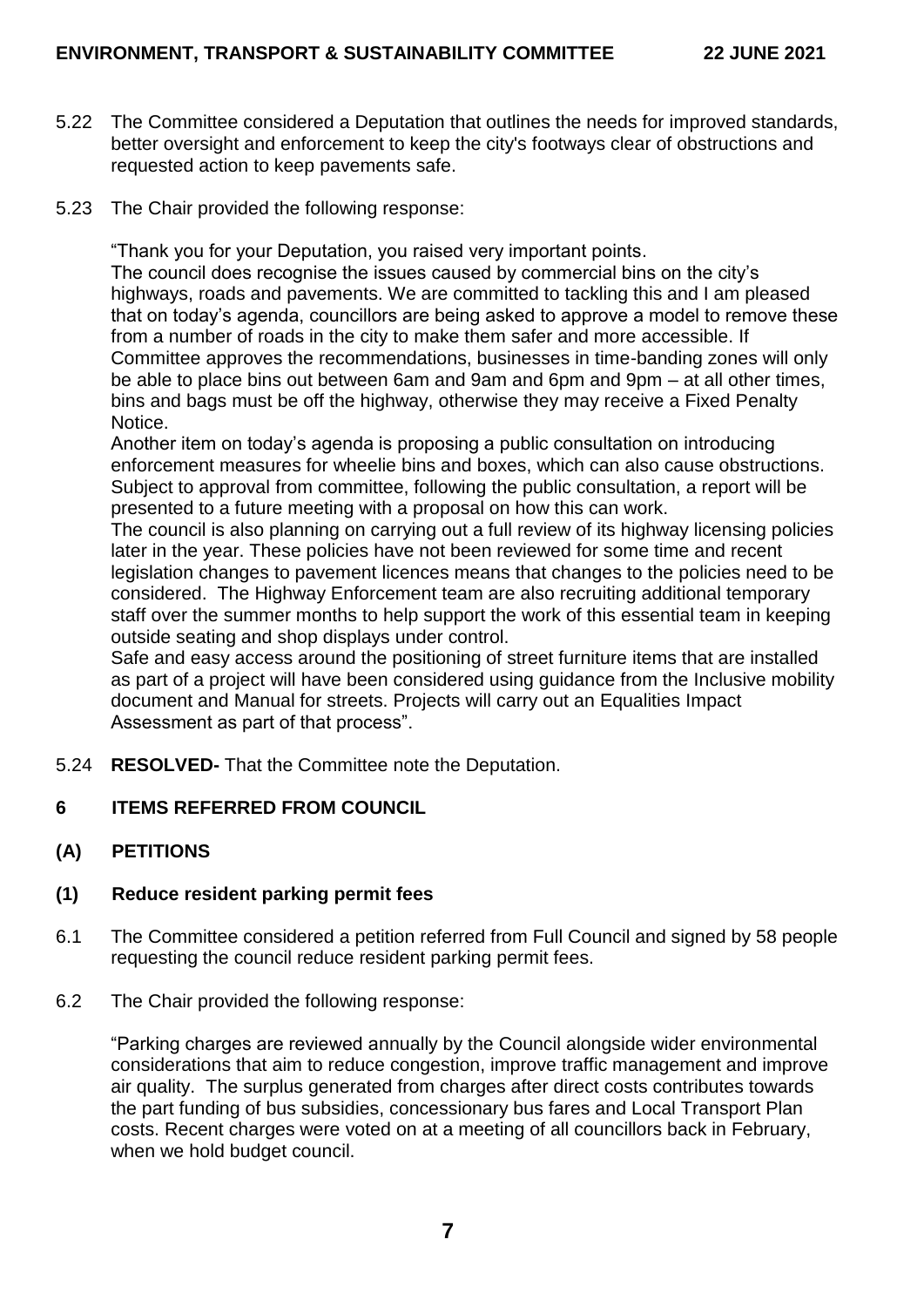As part of this we also wanted to specifically address concerns about affordability and so brought forward proposals, agreed as part of the fees & charges proposals for 21/22, that a discount for low income households would be introduced - which is planned to be brought in within a few months".

- 6.3 **RESOLVED-** That the Committee note the petition.
- **(2) Create 45-degree parking bays on Roedale road to improve local residents quality of life**
- 6.4 The Committee considered a petition referred from Full Council and signed by 41 people requesting the council create 45-degree parking bays on Roedale Road.
- 6.5 The Chair provided the following response:

"The feasibility of this will be considered when we consult the area for a resident parking scheme. This will begin at the end of the year with the consultation due in early 2022. I am sorry this cannot be looked at before the parking scheme design takes place but it's important this work is undertaken alongside the wider area. We need to ensure that when we consult the area the full impact of any changes to parking is communicated to all residents as part of that process".

- 6.6 **RESOLVED-** That the Committee note the petition.
- **7 MEMBER INVOLVEMENT**
- **(B) WRITTEN QUESTIONS**
- **(1) Freshfield Road Safety**
- 7.1 Councillor Childs put the following question:

"Following the petition for a crossing and traffic calming on Freshfield Rd in January, when will action be taking to address ongoing speeding and provide a crossing to keep children travelling to school safe?"

7.2 The Chair provided the following reply:

"Following the petition received in January, a mobile vehicle speed activated sign was installed on Freshfield Road. The sign was in place for approximately six weeks in March and April. During this time, speed data was collected from this equipment which showed an average speed of just under 22mph and a calculated upper range speed of 27mph.

We recognise that residents have concerns about school safety and want to promote a safer walk to school. As you'll be aware this is one of the key principles behind, for example, our school streets programme and our ongoing work on active travel, so we share the aspirations of residents about the walk to school.

However, as you'll also be aware, resources are limited. Interventions take place within this context and there is a need to prioritise areas where there is a collision history.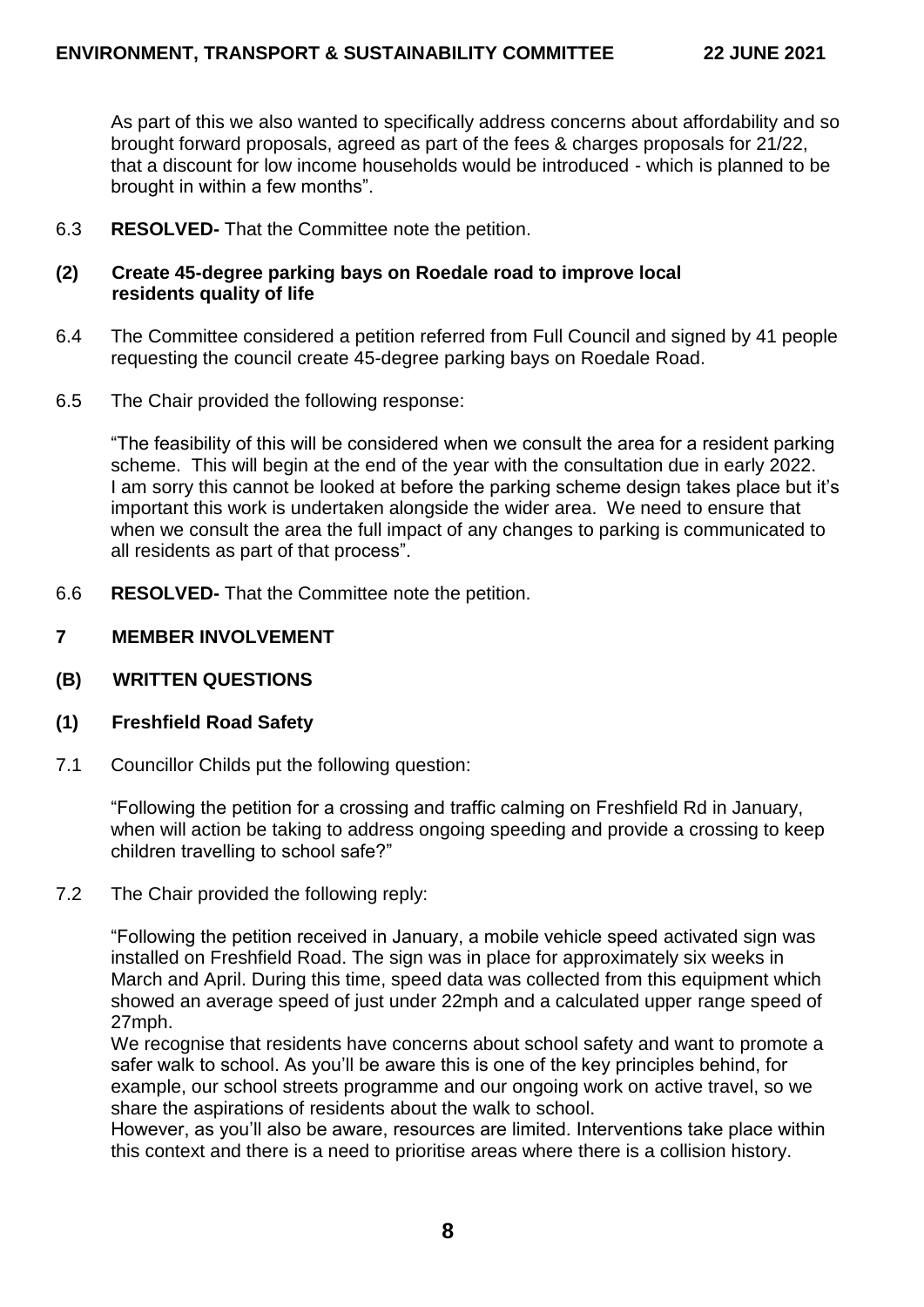Based on this information that is the National Standard methodology for assessing local design speed and the collision history at this location which I'm pleased to say is good, this area would therefore be low priority when compared to other locations across the city where there are both higher speeds and higher accident figures. However, I will ask Officers to continue to monitor the situation and report back if there are any significant changes at this location. The original request for an upgrade to the existing informal crossing remains on the pedestrian crossing priority list for consideration as part of the next round of assessments.

A School Street road closure is currently being trialled at St Luke's Primary school. Officers are working on developing a School Streets programme and are in the process of assessing the eligibility of every infant, junior and primary school in the city for a closure. Queen's Park Primary School is included in this assessment. A report will be presented to the next meeting of the ETS Committee in September for consideration by members"

7.3 Councillor Childs asked the following supplementary question:

"In January you responded to my question saying that the current procedure for assessing whether to install road safety measures would be reviewed as it is currently based on accidents and incidents and I think it was agreed that wasn't fit for purpose. I wonder if you could provide an update on whether this policy has been changed and if not, a timescale for that?"

7.4 The Chair provided the following reply:

"I'll have to get back to you on that. We don't have one, but we need one"

# **(2) Verge and pavement parking**

7.5 Councillor Childs put the following question:

"Will the Committee implement an ETO to prevent verge and pavement parking in Valley Gardens?"

7.6 The Chair provided the following reply:

"An Experimental Traffic Regulation order would not work in this situation as currently the council do not have powers to enforce verge and pavement parking for particular circumstances.

The Government's Department for Transport consultation on various possible options to tackle pavement parking closed in November last year and it generated more than 15,000 responses. The council inputted to this highlighting our current concerns. One option suggested by the consultation to address unnecessary obstruction of pavements would not need any additional signage and officers could therefore enforce straight away. The alternative of a London-style complete pavement parking ban would require us to survey the city's streets, consult with residents and sign streets only where pavement parking is to be permitted. However, this could take another two years to complete.

I am pleased to say that the council is represented on the national Joint Committee for parking by our colleague, Cllr Steve Davis, and it receives regular updates on the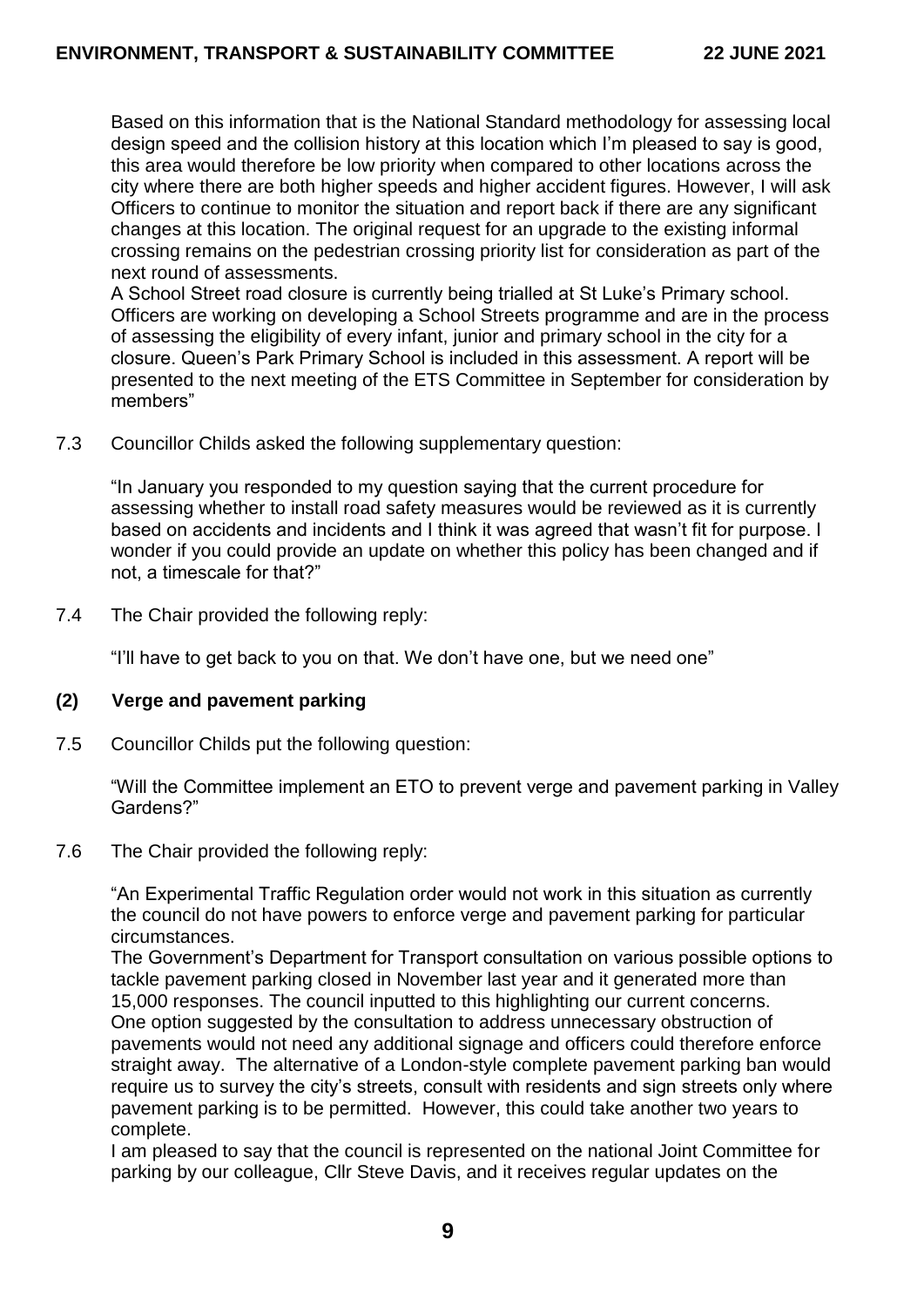progress with pavement parking enforcement. Our expectation is that whatever choice is made by the Government the council will finally be in far stronger position to tackle this issue and make our streets safer and more accessible for people and less dominated and damaged by vehicles.

In the meantime, we can make minor changes to roads to mitigate the risk of pavement parking and these options are being currently considered by officers. One such example is to install dropped kerbs to allow access to driveways or frontages where this is safe and feasible. Officers could then enforce if drivers park adjacent to a dropped kerb, as this is a contravention of the Highways Act.

The overall solution to this problem in Valley Gardens and elsewhere in the city is therefore Government legislation rather than a local, Experimental Traffic Regulation Order. I will ensure that councillors are kept updated on this important issue".

7.7 Councillor Childs asked the following supplementary question:

"My understanding is that it is possible to introduce an ETRO's indeed, one has been introduced in Pool Valley and one on Portland Road after concerns raised by Councillors Peltzer Dunn and Nemeth. So could you just clarify whether that is the case?"

7.8 On behalf of the Chair, the Assistant Director, City Transport provided the following reply:

"In Valley Gardens, there a number of TRO's carrying out certain functions so to apply an ETRO would actually be overlaying one type of order over a separate permit order which would make it invalid and possible to challenge legally. Officers have looked at the powers we have and felt that it was not suited to that particular location and we are looking at other options to deal with this problem of pavement parking".

#### **(3) Queens Park**

7.9 Councillor Childs put the following question:

"Given the parlous and disgusting state of the toilets in Queens Park, when will the toilets in Queens Park be renovated and or rebuilt?"

7.10 The Chair provided the following reply:

"Sadly, our public toilet sites have not been invested in for years and so it is a struggle to maintain old and uncared for buildings. An update on the refurbishment programme will be shared at Policy & Resources

Committee on 1 July".

### **(4) Speed Trials**

7.11 Councillor Nemeth put the following question:

"What discussions are taking place with organisers of the Speed Trials - the country's oldest motor race - to ensure that changes to the layout of Madeira Drive do not prejudice the relevant licences being issued"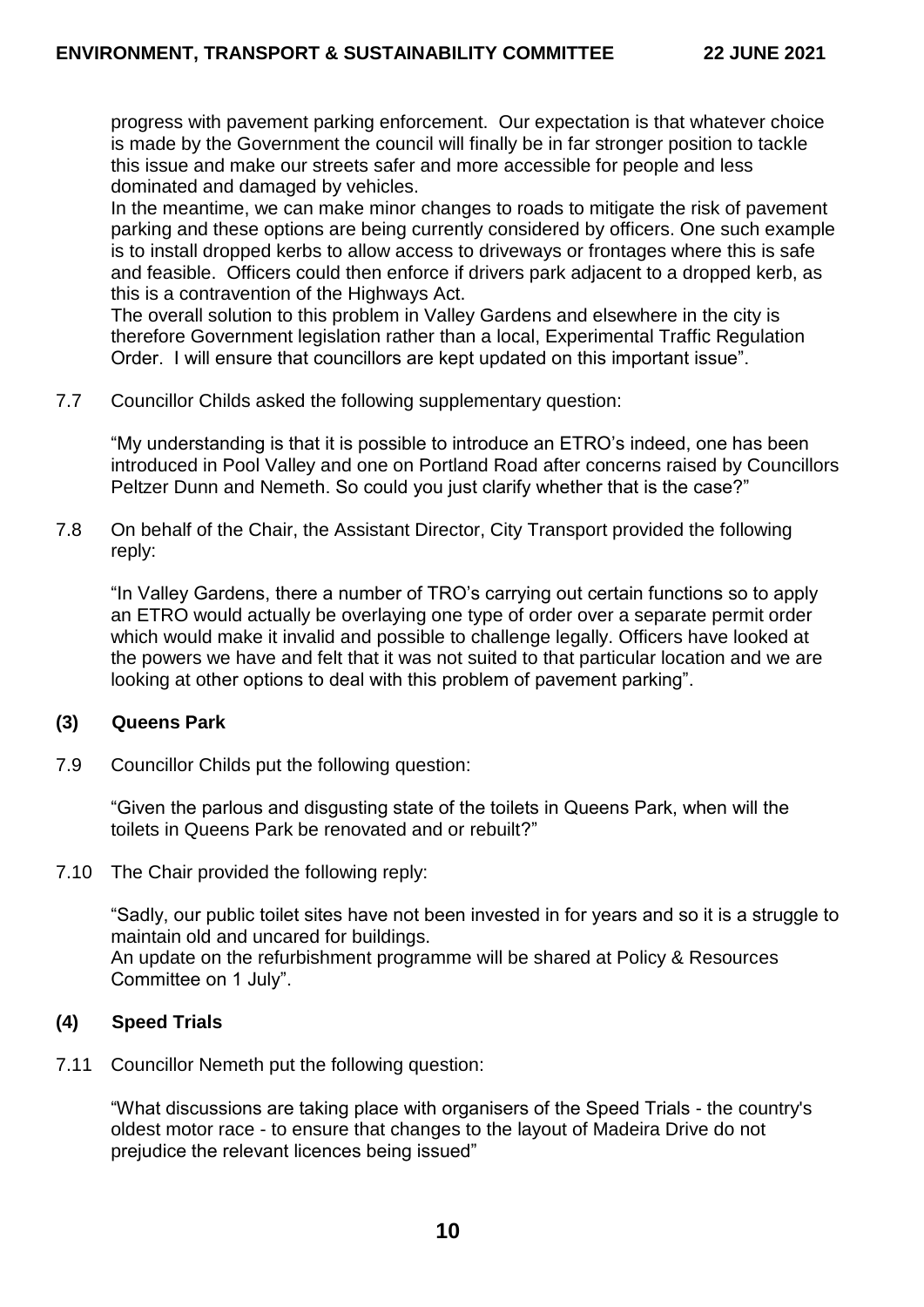7.12 The Chair provided the following reply:

"The Council's Transport and Events Officers have met throughout the development of the Madeira Drive proposals to ensure the introduction of the final scheme could accommodate a range of events, including the speed trials, and events such as the Classic Car Run have recently gone ahead on the Drive once again. More recently, in liaison with speed trial organisers, we have agreed to install additional infrastructure to accommodate speed trial barriers required as a safety measure to enable the event to take place The track has already had a preliminary inspection by the Motor Sports Association, the sports' governing body, with no major concerns being raised".

7.13 Councillor Nemeth asked the following supplementary question:

"Given that Full Council has voted for the Speed Trials to continue, what would the Council's position be if it turns out that we've inadvertently breached the events licensing requirements?"

7.14 The Chair provided the following reply:

"We're not anticipating that will be an issue. If it were an issue we would need to consider that at the time and consider what solutions we can come up with".

#### **(5) Green Wall**

7.15 Councillor Nemeth put the following question:

"Where did accountability lie for the damage that was done to the Green Wall on Madeira Drive, the country's oldest living wall, during recent works to cycling infrastructure on the street?"

7.16 The Chair provided the following reply:

"As you know, the council has committed to a full review of how this situation arose, although we have also been clear in saying that the road safety audit for the works in this area had clearly stated the need for bushes here to be made safe, but obviously not to the extent that happened which we all agree was awful. The extent to which the greenery was cut will be addressed in the current review which is being undertaken by the audit team. We are expecting answers to these questions by the middle of July when the review will be fully completed".

7.17 Councillor Nemeth asked the following supplementary question:

"Is it through Audit & Standards that this will take place or is it the Audit team that reports back generally or publicly?"

7.18 The Chair provided the following reply:

"It's the council's Audit team that is undertaking the investigation and there is a crossparty working group that oversees the Black Rock project so the findings will go to that working group"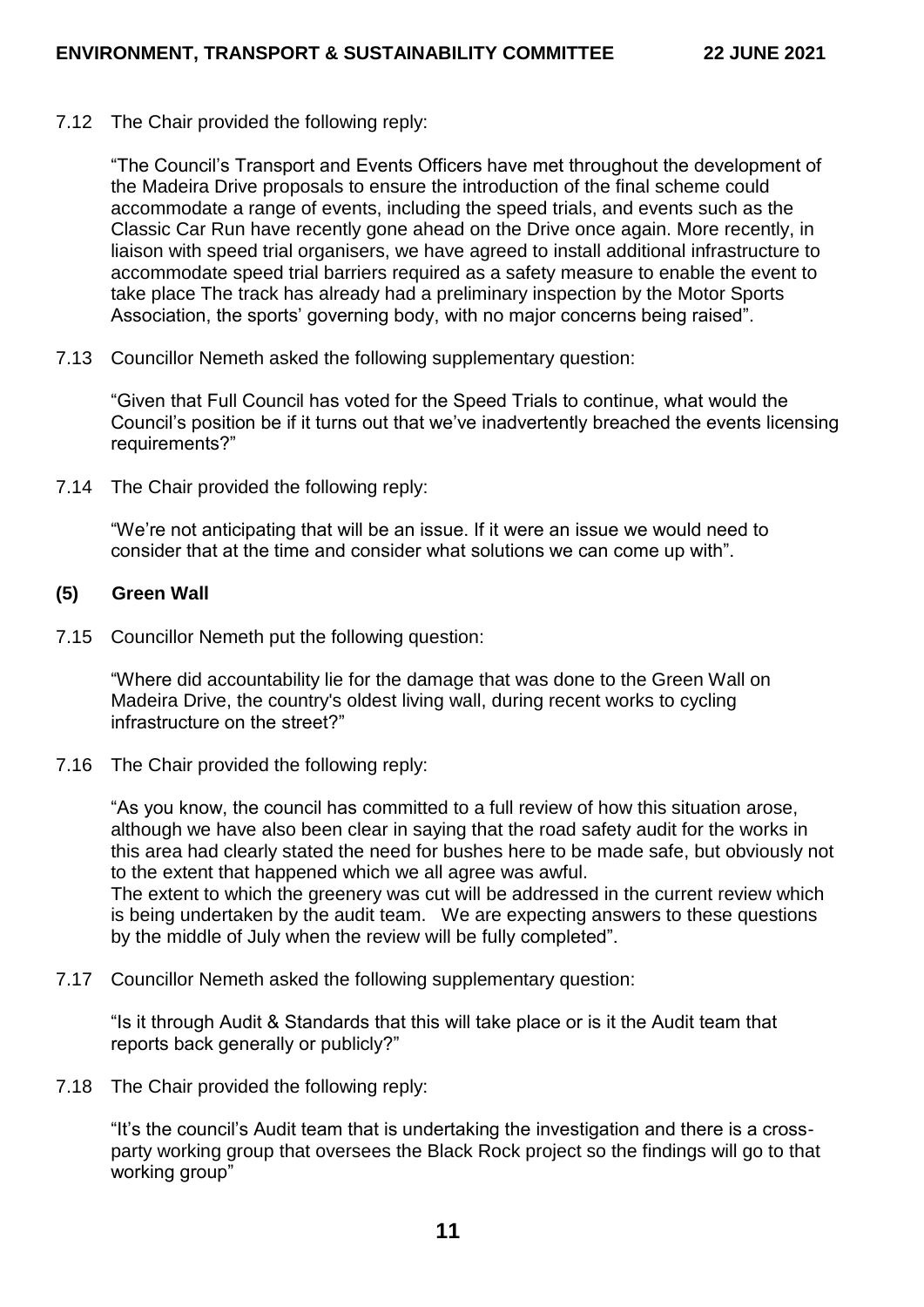#### **(6) Allotments**

7.19 Councillor Nemeth put the following question:

"How many allotments are currently not let and to what degree has the waiting list grown since the first lockdown?"

7.20 The Chair provided the following reply:

"On 16 June 2021, there were 184 unlet plots. On 20 January 2020, there were 196 unlet plots. On 16 June 2021, there were 2485 residents on the waiting list. On 5 February 2020, there were 1338 residents on the waiting list. Some new tenancies were let during the pandemic, but not at many as normal and not as many as we would like. 135 allotments were let in 2020. To date, 89 have been let in 2021.

7.21 Councillor Nemeth asked the following supplementary question:

"Do you happen to know why we do so badly normally? Why are plots not let generally? In ten phone calls you can let ten plots".

7.22 The Chair provided the following reply:

"I'm not sure it's the case we were doing so badly previously Councillor Nemeth and we would probably need to look more closely at it to draw that conclusion. There has been a slight slowdown in terms of letting and that has been because we stopped the use of volunteers and because we've had to introduce more complex processes ourselves due to the various covid safety requirements and risk assessments we've had to undertake".

7.23 The following questions were published in the agenda and a written response provided. The respective response are as follows:

### **(7) Cycle lane on Marine Parade- Councillor Childs**

Response:

"In the medium to longer term the council are developing plans to improve the cycle network as cycling on the pavement is a clear indication that adequate cycle links are not available for this particular area. Marine Parade has been identified as a route that does need to be improved for both cyclists and pedestrians in the early discussions on the Local Walking & Cycling Infrastructure Plan (LCWIP), which will be out to public consultation later this year".

### **(8) Tarner Park- Councillor Childs**

Response:

"It is disappointing to hear of the drug use and anti-social behaviour taking place in Tarner Park.

Officers have been discussing this issue with local residents to identify how to tackle this.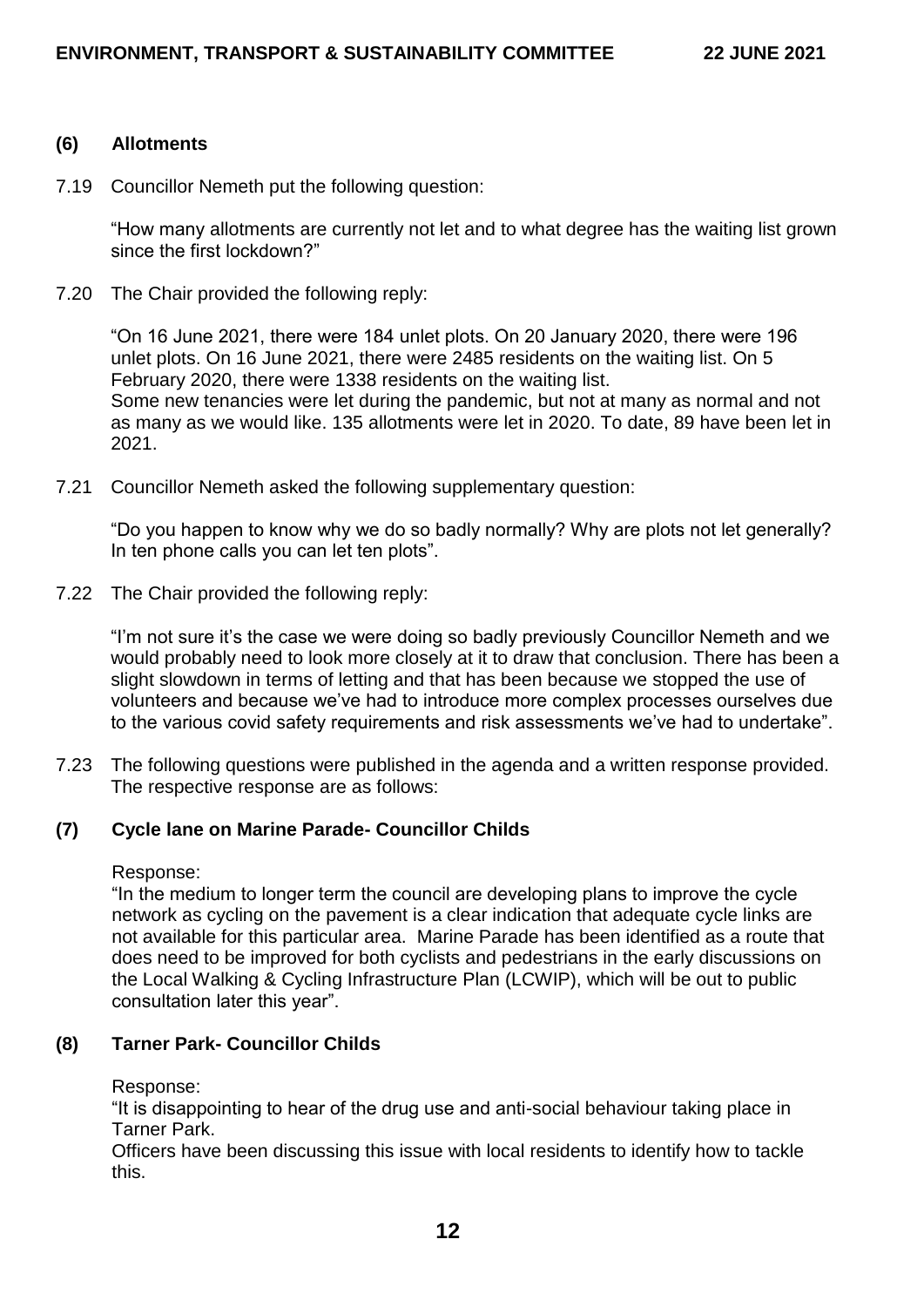Where people are climbing the wall to access the park, work will be carried out to make it harder to climb.

Volunteers will also start locking the park. However, it is important to note that these volunteers will not be removing those involved in anti-social behaviour from the park or locking anyone into the park.

It is not clear what impact this will have but officers are keen to support local residents who wish to try this.

The council is not in a position to employ security staff to clear and secure parks at night.

Officers do not consider raising the railings along the Sussex Street boundary as solution either. if there is not a reliable waste of clearing and locking the park at night. Sussex Police are arranging for temporary closed circuit television to be installed.

# **(9) Road Safety- Councillor Fishleigh**

Response:

"Thank you for your question Cllr Fishleigh. There are a number of other locations in the city where this has also been raised.

The council is currently developing its Local Cycling and Walking Infrastructure Plan, and I can confirm that your comments and request about pedestrian and cycling issues in this location have been noted by officers and will be taken into account as part of this ongoing work.

No further update can be provided on this issue until the plan has been completed and a programme of works has been prioritised and approved at this committee".

## **(10) Damage to an allotment- Councillor Fishleigh**

Response:

"I am sorry for the damage caused to the allotment holder in Rottingdean. The suppliers advise that delivery will be in approximately 12 to 15 weeks' time. and City Parks have apologised for the time it is taking to resolve".

### **(11) Pavement weeds- Councillor Fishleigh**

Response:

"Additional staff are recruited each spring and summer to complete seasonal tasks, such as weed removal, and help keep the city clean and tidy as a result of the additional footfall, particularly along the seafront.

Unfortunately, Cityclean has had difficulties with its seasonal staff recruitment this year. The additional resources that Cityclean has managed to obtain are being used in a flexible way and deployed to where there is most need.

This means that the weeding crew, on occasion, has been deployed to the seafront, and interrupting the planned weed removal programme.

I have asked Cityclean's Head of Operations to speak to the operatives covering the east of the city to see if your request is possible and will make sure they get back to you. I'd be grateful if you could send us a list of the worst affected areas for us to focus on.

### **(12) Car Club- Councillor Fowler**

Response: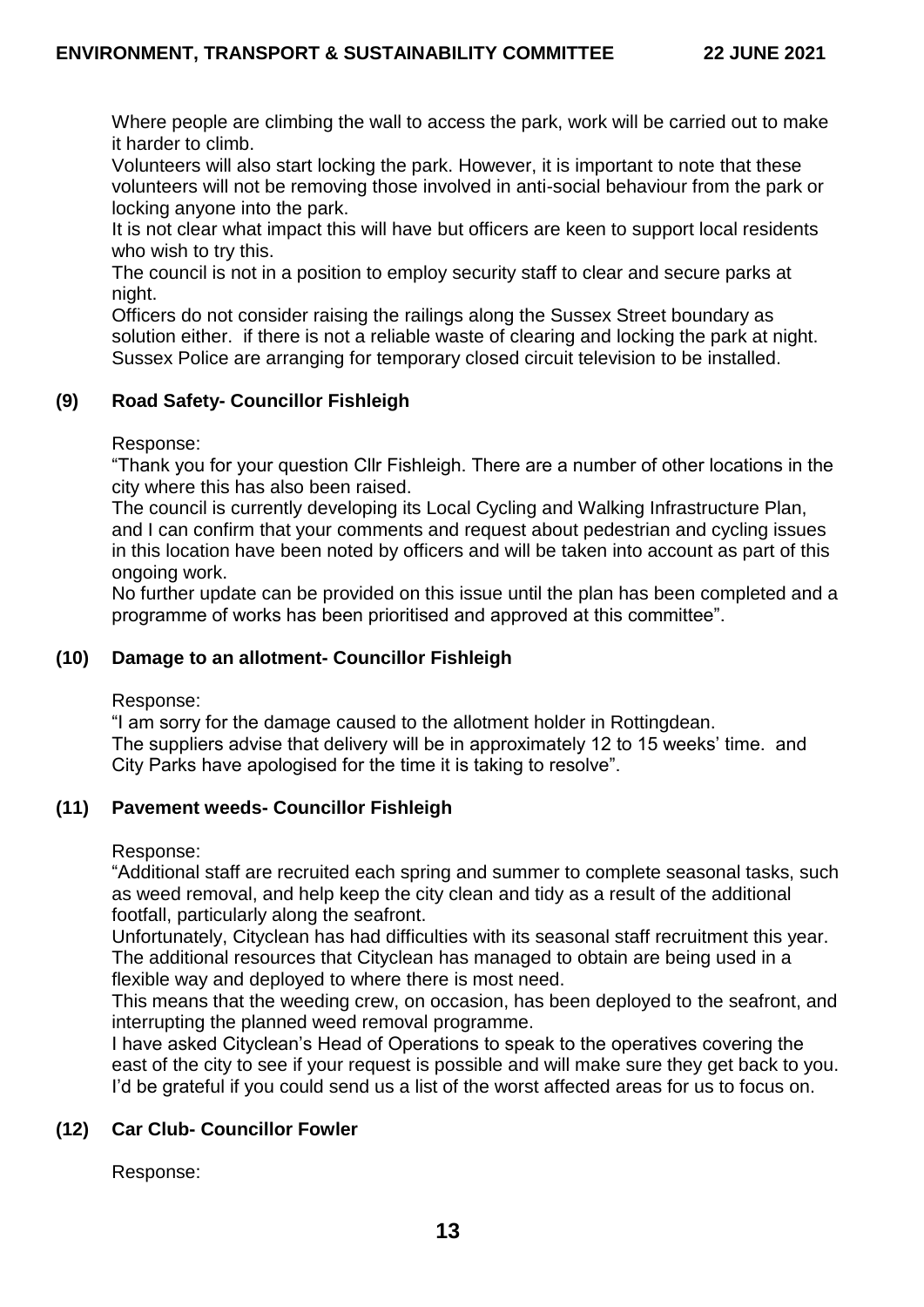"The terms and conditions on which the Enterprise Car Club is operated are part of the agreement between the company and its members when they join. The council is not involved in the day to day use of vehicles in any way.

I do agree with you that a car club provides an excellent way of providing access to a car without needing to own one. They are part of the city's sharing economy – just like the BikeShare – and can help to reduce the number of vehicles on our streets. The operation of car clubs in the city began with a single car in the Hanover area, and because it has become so successful there have been up to 3 companies operating in the city at the same time, based on those companies commercial decisions. However, the council does not control or manage how car club companies operate in the city, so there is no contractual arrangement. The demand for, and use of, vehicles will determine their success and growth. If companies do approach officers, a business model would usually be requested to enable further discussions to take place. Requests from the current car club operator for dedicated spaces are considered individually by council officers and then advertised through a relevant Traffic Regulation Order. This allows a consultation period for people to comment and a report would be to committee if a certain number of objections were received.

I am pleased to see that car clubs are also evolving in ways that will help us meet our carbon neutral target and community wealth building aims, as the committee will be receiving a report later in the year about a local electric vehicle co-operative car club, following a deputation earlier this year".

### **(13) Citywide access- Councillor Williams**

#### Response:

"As you recall the 24th November Report to this committee sought to outline the Council's approach to meet the specific needs of Blue Badge Holders and Disabled People as well as the interests of the community as a whole and other road users. The Report also set out the Council's actions to deliver the important Emergency Active Travel Programme whilst purposefully seeking to balance the demands of Blue Badge, Disabled Groups, wider community and road users as set out tin the report. Achieving this balance is a means of meeting the Council's wider duty of care to all transport users in relation to the pandemic and road safety, as well as the Public Sector Equality Duty. By adding a recommendation in relation to actions already identified within this report the Labour Amendment sought to further ''appraise'' the impacts and seek to improve access within the schemes and projects as part of the Council's agreed Urgent Response Transport Action Plan.

I can confirm that each and every scheme being taken forward has included meaningful engagement with these stakeholder groups and has looked for every opportunity to ensure that Blue Badge Parking and Disabled Access is improved.

The issue of disabled access to the city is vitally important to get right and there are a number of other areas where this can be appraised.

Blue Badge Parking spaces are reviewed regularly and adapted as necessary engaging with stakeholders as schemes are developed and they are subject to Equality Impact Assessments. The Highway Enforcement policy is also under review and will be reported to a future ETS Committee.

There is also a Council's Accessibility Strategy' proposal to develop an accessible city strategy to provide a strategic framework for the council's work to better serve disabled residents. This will be informed by the lived experience of disabled residents in the city".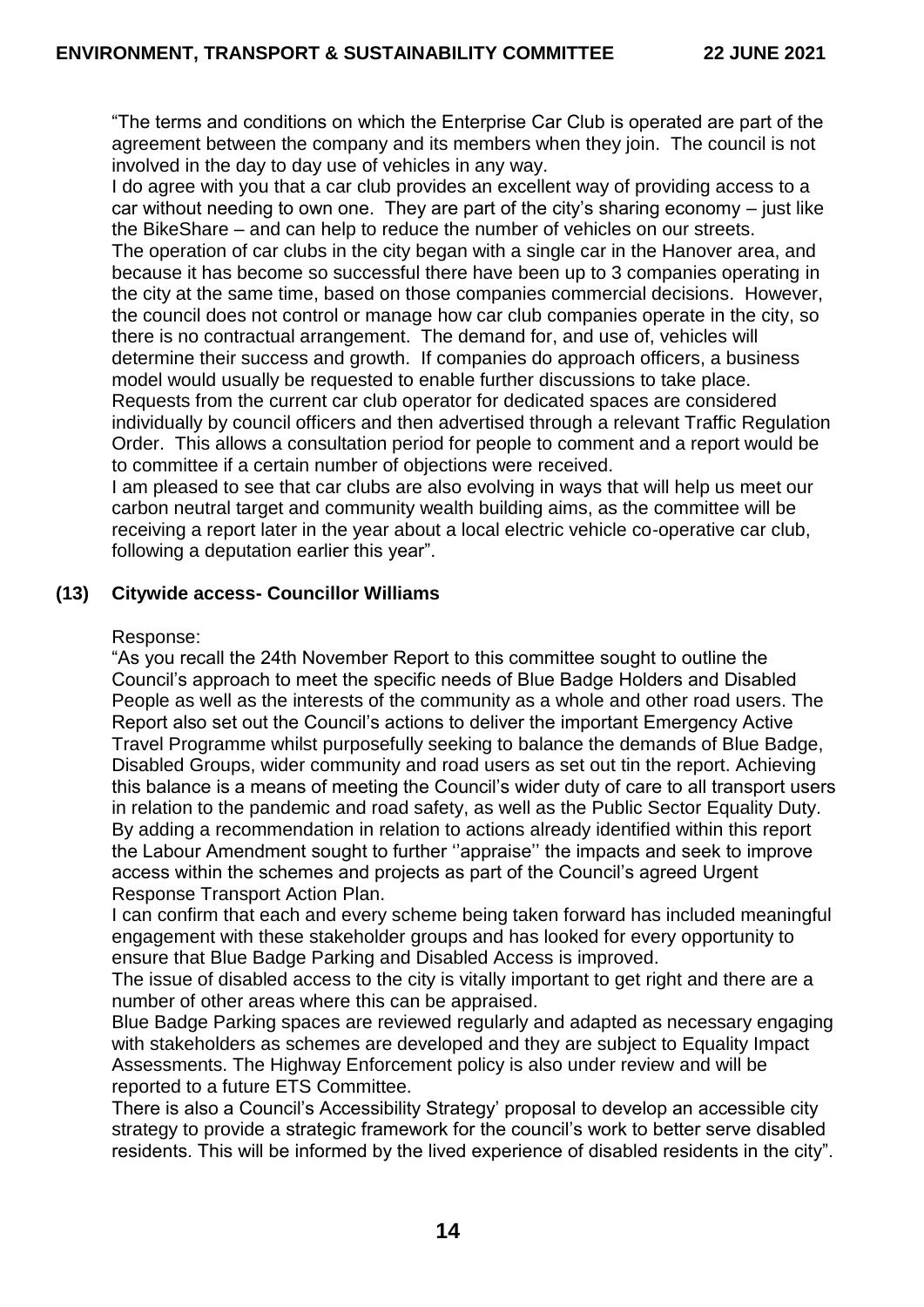## **(14) St George's Road- Councillor Williams**

#### Response:

"The area of St Georges Road, Kemptown, was considered and assessed for possible funding through the governments Emergency Active Travel funding. However, due to the criteria applied to the funding it was removed during the sifting of possible schemes as it would not have met the criteria. St Georges couldn't be taken forward in EATF was that it wouldn't completely have met the EATF criteria which wanted us to largely focus on strategic corridors, other routes were therefore deemed more pertinent to this funding in the short term (schemes must be delivered by March 2022 and this scheme would likely be more complex and require longer).

Currently it does not fit any of the other funding sources and unfortunately due to resource needs has to be assessed against other areas of the city that have a poor safety record, when determining priority. The Department for Transport have recently announced that more funding is now available for Active Travel and the scheme will be assessed again to see if the criteria around the funding has changed".

### **(15) Madeira Drive- Councillor Williams**

#### Response:

"The new layout for Madeira Drive which was approved by ETS committee in September is now substantially complete. The new cycle lane on the road was officially opened on the 29th May and since this time cyclists have been utilising the new cycle lanes providing pedestrians with the whole width of the southern footway in excess of 8 metres in places.

Informal crossing points are being finalised at 8 locations along Madeira Drive as part of the works and the general traffic running lane has been restricted to one-way eastbound with a 3.2m restriction which acts to reduce speeds and assist with pedestrian crossing points. Further buildouts have been created along the northside of the pavement at key locations where space allows including at the Colonnade and near Concorde 2. Parking is now restricted to one side of the road further improving pedestrian's visibility of the oncoming traffic when crossing between the south footway and the north footway. Furthermore, a Traffic Regulation Order has been successfully advertised to reduce the speed limit from 30mph to 20mph, signage and liming will be implemented to allow this 20mph speed limited to become enforceable again contributing to pedestrian safety along the entire route.

Officers are also looking at the longer-term future of Madeira Drive as part of the Eastern Seafront Masterplan. This work will focus on how the area can be regenerated and how the overall space can be better connected and used by everybody. It will be starting shortly and is expected to be reported to members early next year. Since the opening of the new cycle lane, improvements to pedestrian access, crossings and the new 20mph speed limit, pedestrians, cyclists and vehicles accessing the new echelon parking for visiting the seafront and businesses along its frontage has provided a safer and much enhanced public space".

### **(16) Parking bay, Broadway Whitehawk- Councillor Williams**

Response: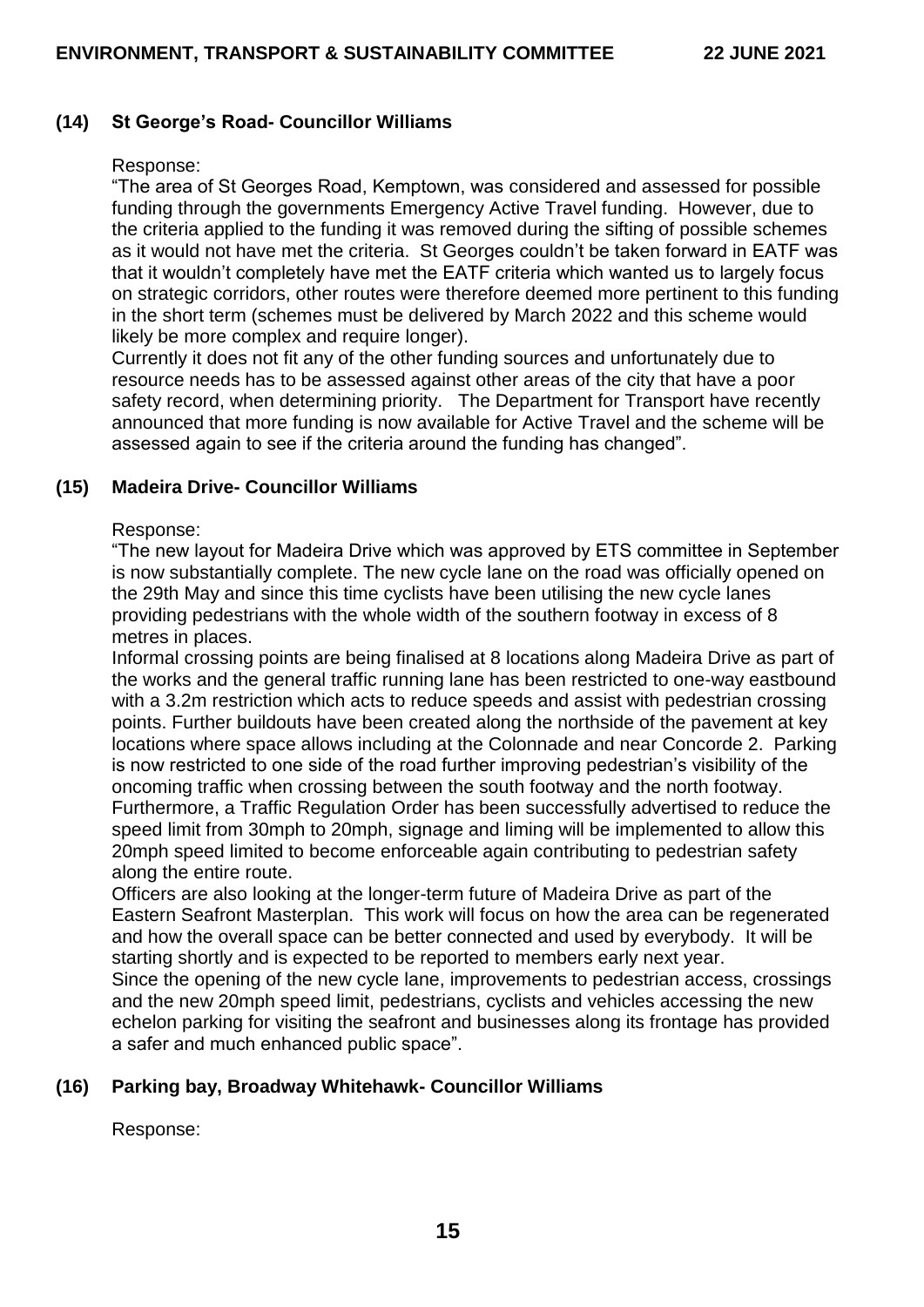"No I don't agree. This change was reported and agreed by the members of the ETS Committee in January this year and ultimately approved at Full Budget Council in February.

This was all part of the Council's budget strategy proposals for the financial year 21/22 Following this approval, the changes came into force on Monday 10th May. The fees & charges Traffic Regulation Order which included any new changes including these particular ones were advertised in the local newspaper and on the Council's website for consultation on 12th March until 2nd April. The Fees & Charges TRO was sent to all the Ward Councillors throughout Brighton & Hove in advance on 10th March 2021. The Sealed TRO was then advertised in the local newspaper and the Council's Webpages on 7th May 2021. Parking staff have also worked with the Communications department to outline updates.

It is appreciated that any increase in parking charges can be challenging for all concerned and none of us enjoy having to increase parking charges across the city. As a Council and particularly within the Environment, Economy & Culture directorate we have had to make significant savings for the 21/22 financial year with tough decisions to make. Within Parking Services alone this includes £2m of savings which has helped support other Council services. We have specifically addressed concerns about affordability by bringing forward proposals, agreed as part of the fees & charges proposals for 21/22, that a discount for low income households would be introduced which is planned to be brought in within a few months".

# **(17) Parking in Hollingdean- Councillor Fowler**

### Response:

"Officers who were previously developing potential safer routes to school locations are currently working on developing a School Streets programme and are in the process of assessing the eligibility of every infant, junior and primary school in the city for a closure. A report will be presented to the next meeting of the ETS Committee in September for consideration by members, as we agree that safety of children walking to school should be a priority. Parking patrols in Hollingdean are being stepped up to tackle problem parking in the area, and I hope I can also refer you to my previous answer on national legislation we are also hoping will be introduced to help tackle pavement parking, for example".

### **(18) Park & Ride- Councillor Fowler**

### Response:

"Thank you for your question. The climate assembly asked the council to look again at a park and ride in Brighton and Hove so all I will say for now is we are working on it".

### **(19) Cycle Signage A259- Councillor Fowler**

#### Response:

"As you might be aware the current scheme is temporary, and we are therefore continually monitoring and reviewing the scheme.

An audit is currently being conducted of the existing signage along the A259 as officers are aware that some people are unclear about where they should be positioned or in some cases choosing to ignore existing cycle signs. In regard to the poles (wands), they are designed to come out safely if they are hit by vehicles or in the event that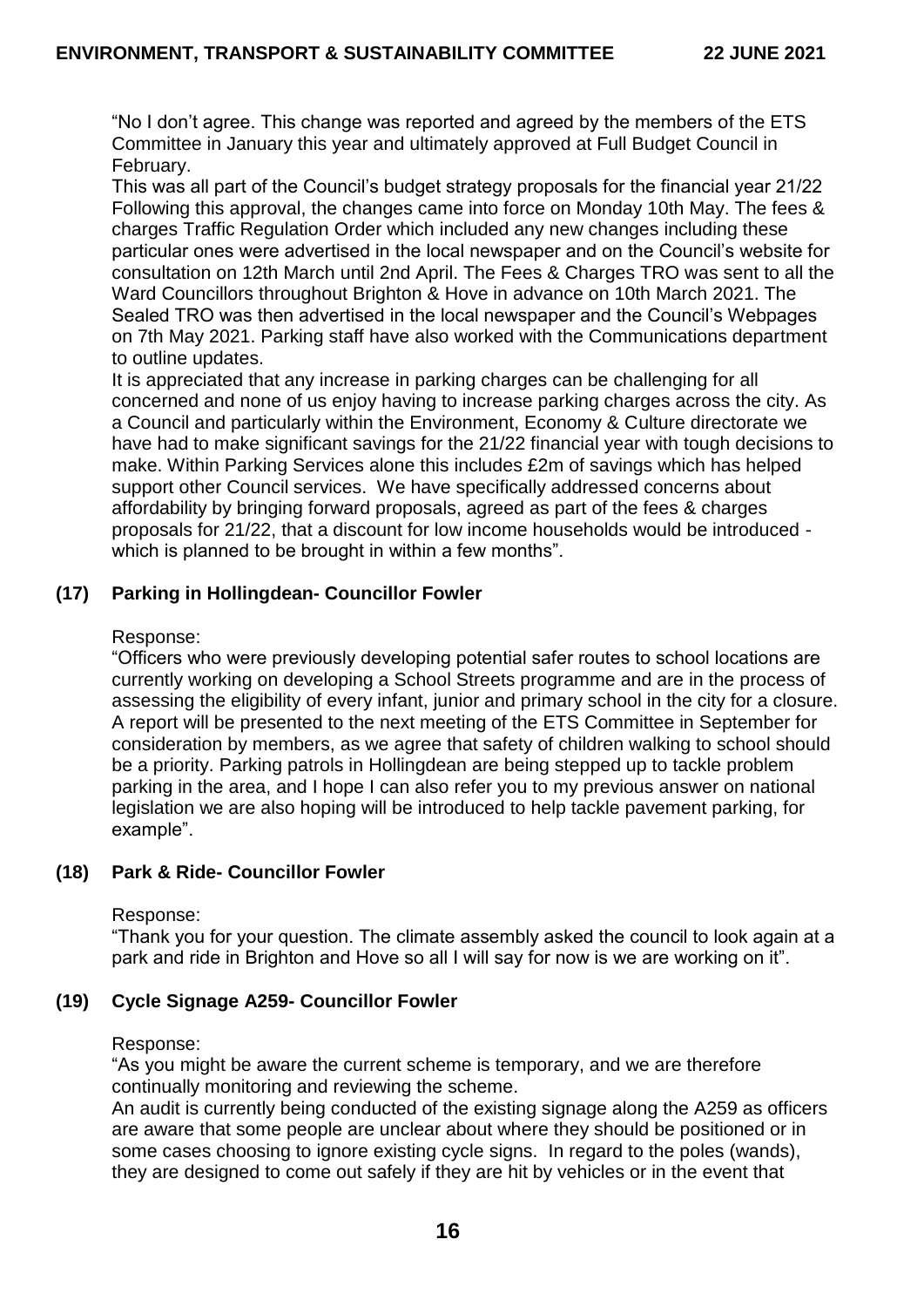emergency vehicles need to access the cycle lane should the need arise. However, a repair schedule is being worked up to replace those wands which are knocked out".

# **(20) Weeds, Hollingdean Terrace- Councillor Fowler**

Response:

"Thank you for your question regarding Hollingdean Terrace and recognising the value of wildflowers and not using pesticides.

Removing weeds by hand takes much longer and Cityclean is addressing hot spots across the city and responding to complaints.

Hollingdean Terrace was cleared week commencing 14th June".

### **(21) Parking at Fiveways**

Response:

"This change was reported and agreed by the members of the ETS Committee in January this year and ultimately approved at Full Budget Council in February. This was all part of the Council's budget strategy proposals for the financial year 21/22 Following this approval, the changes came into force on Monday 10th May. The fees & charges Traffic Regulation Order which included any new changes including these particular ones were advertised in the local newspaper and on the Council's website for consultation on 12th March until 2nd April. The Fees & Charges TRO was sent to all the Ward Councillors throughout Brighton & Hove in advance on 10th March 2021. The Sealed TRO was then advertised in the local newspaper and the Council's Webpages on 7th May 2021. Parking staff have also worked with the Communications department to outline updates.

It is appreciated that any increase in parking charges can be challenging for all concerned and none of us enjoy having to increase parking charges across the city. As a Council and particularly within the Environment, Economy & Culture directorate we have had to make significant savings for the 21/22 financial year with tough decisions to make. Within Parking Services alone this includes £2m of savings which has helped support other Council services.

We have specifically addressed concerns about affordability by bringing forward proposals, agreed as part of the fees & charges proposals for 21/22, that a discount for low income households would be introduced - which is planned to be brought in within a few months".

# **(22) Renewal Delays- Councillor Nemeth**

### Response:

"The current change is moving towards My Account with intended benefits so that customers will be able to access an increasing range of services through the My account portal including council tax, schools, recycling etc. as well as being able to selfserve for common tasks such as changing their vehicle.

The new system was trialled in parking schemes with waiting lists then 'light touch' permit scheme areas first with relatively few problems identified. When the new system was rolled out more widely two IT issues were identified, and a successful IT fix was applied to both by the IT department with the support of parking staff. Parking staff are currently working hard to help customers resolve these issues and the grace period for permits was extended when it was clear that not all permit applications had been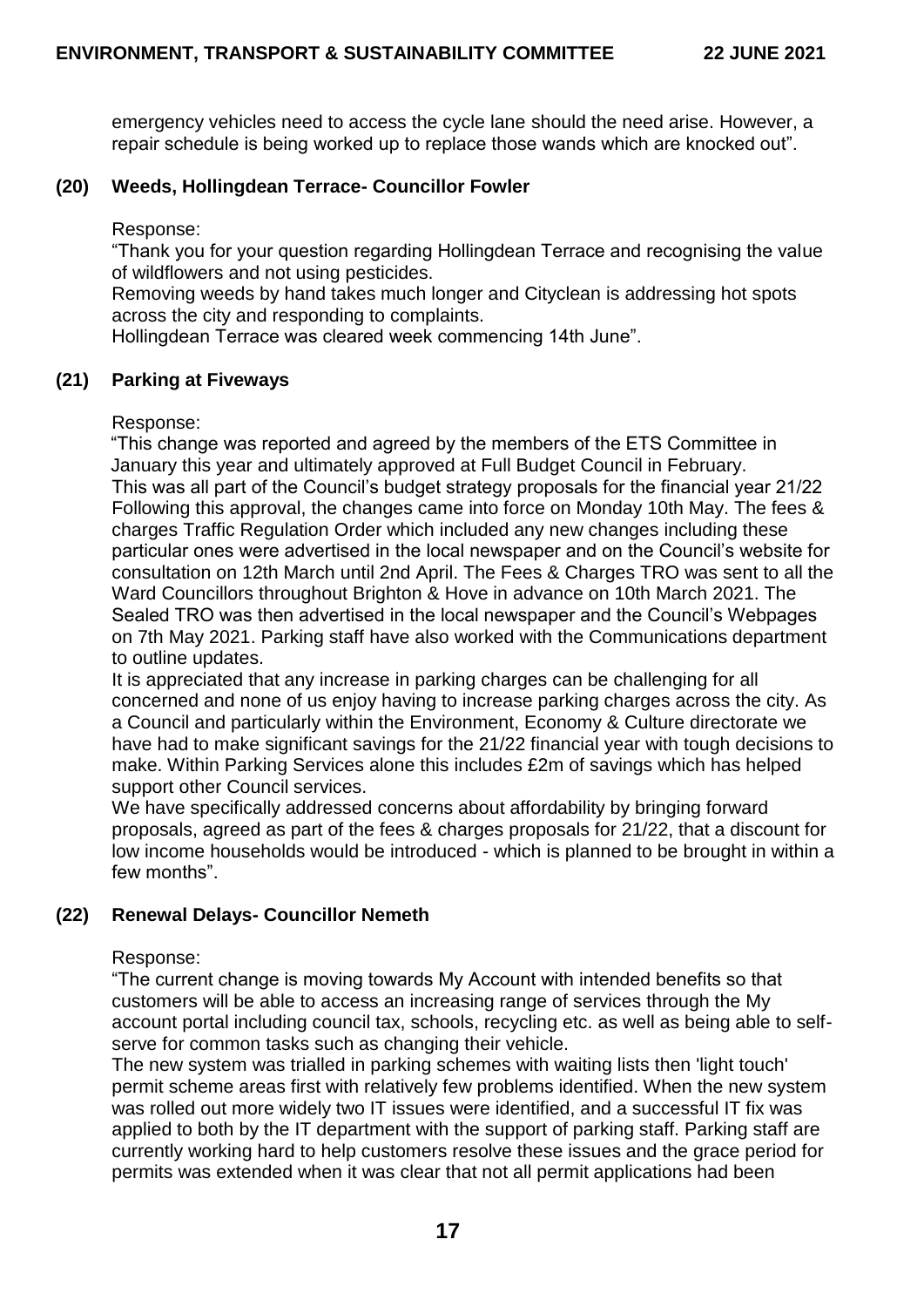resolved and the small number of Penalty Charge Notices issued before this have been cancelled.

Staff focus is dealing with these issues so unfortunately at this stage we can't give accurate figures on the number of residents affected but we can provide a written update soon if required. In terms of bus passes the oldest application is 4 weeks and we are still within service guidelines of 8 to 10 week for applications.

The council is sorry for the inconvenience this has caused residents, but the parking team are currently working through the backlog of permit enquiries and will be in touch with all residents who have contacted us as soon as possible.

We ask for patience and support during this period. Problems will inevitably arise during a major transition such as this, however carefully we plan. Moving to the new system is essential if we are to support the council's wider digital strategy".

# **(23) Boundary Road revamp- Councillor Nemeth**

### Response:

"The decision to allocate funding from within the council's Local Transport Plan capital programme to begin some initial work focused on the Boundary Road/Station Road shopping area was initially made in 2018. However, work has been unable to be progressed during subsequent financial years for a number of reasons. This was initially due to the availability of staff resources and other priority work that was already underway, and the subsequent, significant disruption that has occurred due to the pandemic. This has delayed projects further and also necessitated the reallocation of staff onto urgent, emergency programmes of work to aid the city's recovery. However, there is currently a sum of £75,000 within the capital programme to continue work on developing ideas and proposals for the corridor. Now that there is a greater degree of stability, and as we hopefully move out of lockdown more fully, officers are reviewing the programme and considering the available resources within their teams and the data that is available to enable work to continue on existing and new projects. Once this is complete, within the next month or so, it will be possible to update members further".

### **(24) Seafront Toilets- Councillor Nemeth**

### Response:

"At the beginning of lockdown in 2020, and particularly as the weather warmed up, we were acutely aware of the numbers of people gathering outdoors, due to the restrictions on indoor gatherings. The restrictions meant that toilets in bars, restaurants and cafes were unavailable for use, placing a significant strain on the public toilet sites. Since we've reopened our city, we've seen thousands of people flock to our seafront. It's therefore not surprising that there continues to be high demand for public toilets, even with the additional toilets now available in bars, restaurants and cafes.

We've now installed 24 additional temporary toilets along the seafront to ensure residents and visitors have the facilities they need.

These "festival style toilets" are the only viable option for a temporary hire for areas that do not have existing drainage and water connections. They are emptied daily and cleaned and restocked regularly throughout the day. Whilst we acknowledge that they are not the most attractive looking facilities they are only temporary, serve a very real need and have been generally well received by users of the seafront.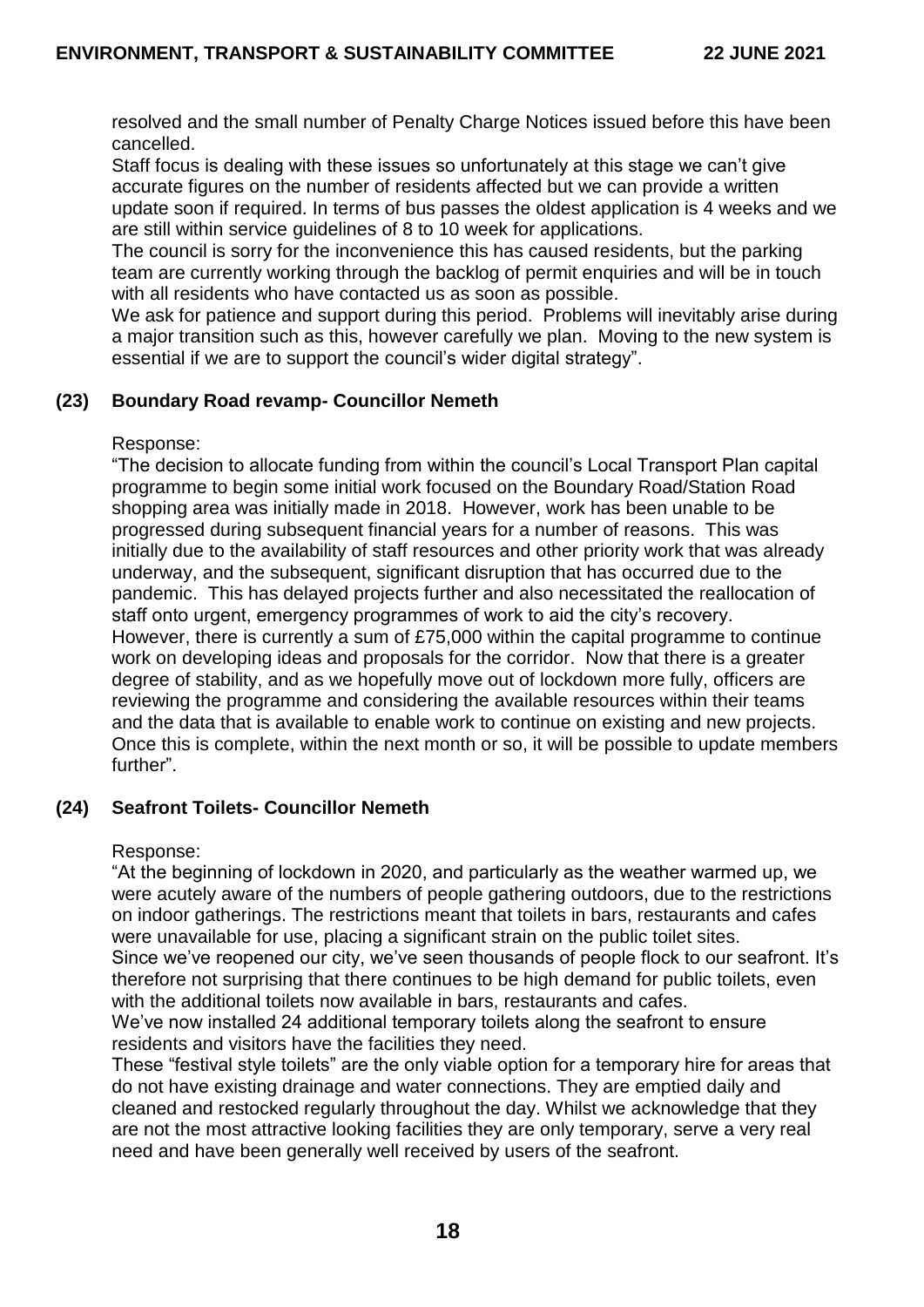It's also important to remember that the public toilet sites have not been invested in for years and so it is a struggle to maintain old and uncared for buildings. Therefore, and as I have already said, it's so pleasing to be able to announce that at Policy & Resources Committee on 1 July, there will be an update on the toilet refurbishment programme".

# **(C) MEMBERS LETTERS**

### **(1) Bikeshare Scheme Patcham**

- 7.24 The Committee considered a letter from Councillor McNair regarding reservations from the ward councillors on the location chosen for a new Bikeshare scheme hub.
- 7.25 The Chair provided the following response:

"The process of dialogue with ward councillors on a bikeshare hub for Patcham began in July 2020. There were 6 alternative sites in the ward to consider, each with its own issues. After detailed consideration of the practicalities and councillor views on each site, officers concluded the chosen location was the only practical one for a Bikeshare hub. Ward councillors were duly informed and made their opposition clear. On the 4th March 2021, Officers agreed to withdraw an offer to treat an email from a Patcham councillor as a formal objection. Our Legal advice agreed with the then Conservative ETS Spokesperson's position that Ward Members should be able to take a view when the TRO was published, which may or may not then lead to a formal submission on the TRO.

Ward councillors were informed via email on 30 March 2021 that the TRO consultation would be published and run from the 1st April, closing on the 29th April 2021. During the consultation period, four objections and three comments of support were submitted by residents.

It was agreed by full Council on 14 May 2020 that 6 or more objections by residents or one objection by a ward councillor to a Traffic Regulation order would trigger a referral of the matter to this committee.

Our advice is that as the letter from Ward Councillors to the committee was not received until 10 June 2021 in the form of this letter, it cannot be considered as a formal objection as it was not sent during the consultation period.

Having noted Ward Councillor concerns during preliminary discussions, Officers approached the stakeholders they identified.

The chair of Patcham Community Association (which runs the community centre) has stated that the association has no concern about the proposed siting of a bikeshare hub at Ladies Mile Road. The Methodist Church was contacted by both letter and email. An objection was received from the Vicar in a private capacity only. Both schools were also informed but raised no objections. Big Lemon buses which serves the adjacent bus stop had no concerns with the scheme. Sussex Police had no objections.

There are no shops immediately adjacent to the site, which is next to a school playing field. Parking outside business and residential frontages has not been removed, and the diagonal positioning of bikes and stands will make access to the driveway opposite for delivery and refuse collection easier than parked cars currently do".

7.26 **RESOLVED-** That the Committee note the Letter.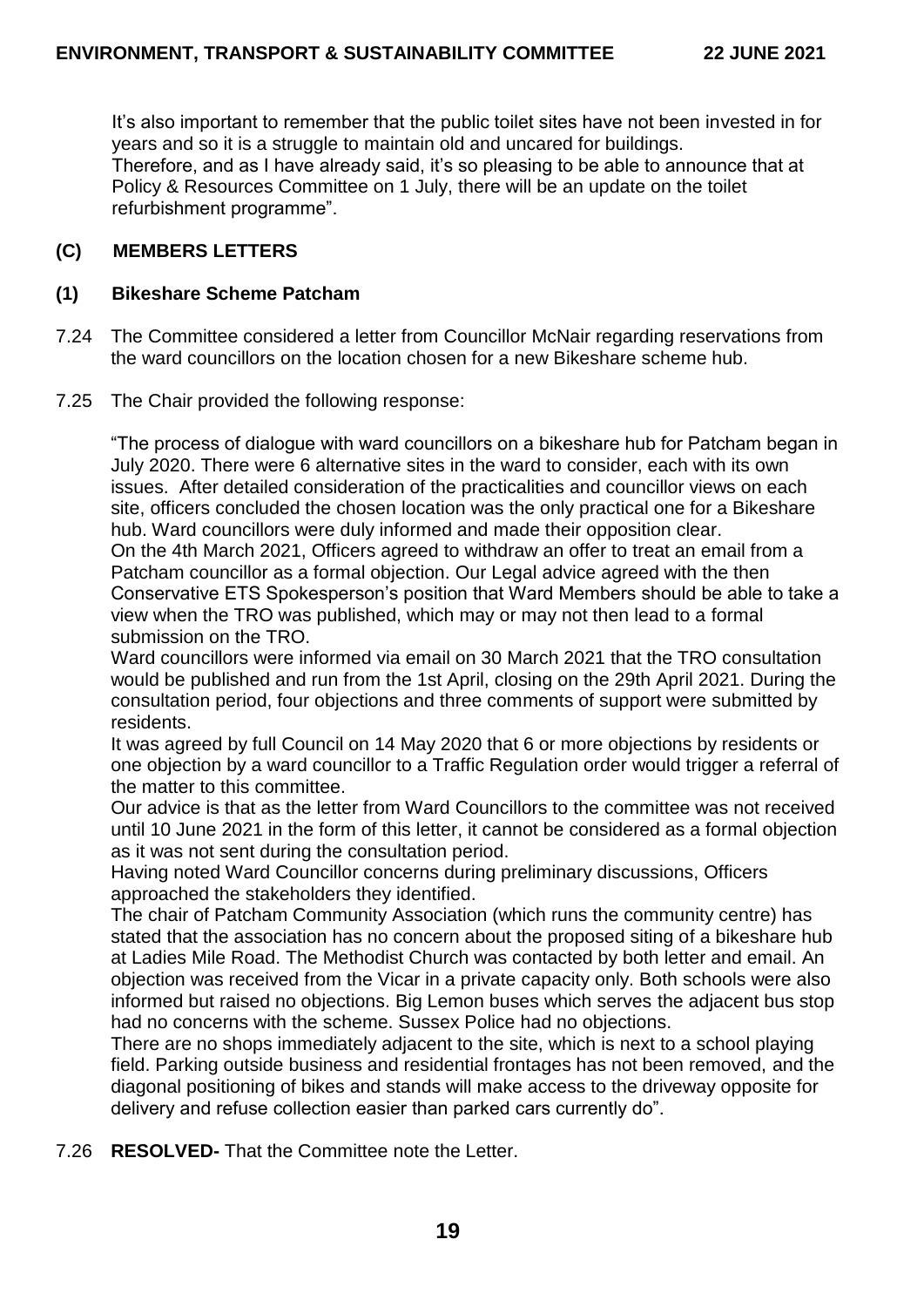# **(D) NOTICES OF MOTION**

#### **(1) Tree Planting**

7.27 Councillor Nemeth moved the following Motion:

This Committee agrees:-

- 1) to receive a report to its next regular meeting appraising the options for keeping the Council's charge to residents for a new street tree at, or close to, the old lower rate of under £500 per tree in cases where fundraising for a residents' scheme commenced prior to the announcement of the huge rise in costs.
- 7.28 The Chair and Councillor Wilkinson formally seconded the Motion.
- 7.29 The Chair issued the following response:

"Historically, there has been a lot less interest in residents donating street trees and the previous methods used were low quality and low cost.

This meant the £15,000 annual tree planting budget could be used, when required, to cover the costs of occasional donation street tree planting.

It's great to now see an increase in demand for street trees and greenery, however, with higher demand and improved planting methods, it is not possible to use this small budget.

It is not as simple at planting a tree into the ground when it comes to street trees. Planting in hard surfaces on highways to avoid future root disruption to the highway requires construction of a tree planting pit and placement of root barriers. Often, this involves planting on the site of an established tree which will involve repairing the damage caused by the previous tree, which was often to lower standards.

The Administration has put in an extra £200,000 pounds has now been allocated by the green administration to street trees. Which will hopefully attract external funding too. We are increasing the amount of staff in the arboricultural department, we have a new tree planting officer and we have a good relationship with 'Plant your Postcode' to help plant more street trees. I believe that in certain cases like the one you've raised, there might be situation where we can use what was donated and top it up from the new budget. So happy to consider that a getting a report will be helpful to layout all those different costs because it is such a difference. I'm happy to support this."

### 7.30 **RESOLVED-** This Committee agrees:-

1) to receive a report to its next regular meeting appraising the options for keeping the Council's charge to residents for a new street tree at, or close to, the old lower rate of under £500 per tree in cases where fundraising for a residents' scheme commenced prior to the announcement of the huge rise in costs.

### **(2) Flyposting on the seafront**

7.31 Councillor Nemeth moved the following Motion:

This Committee agrees:-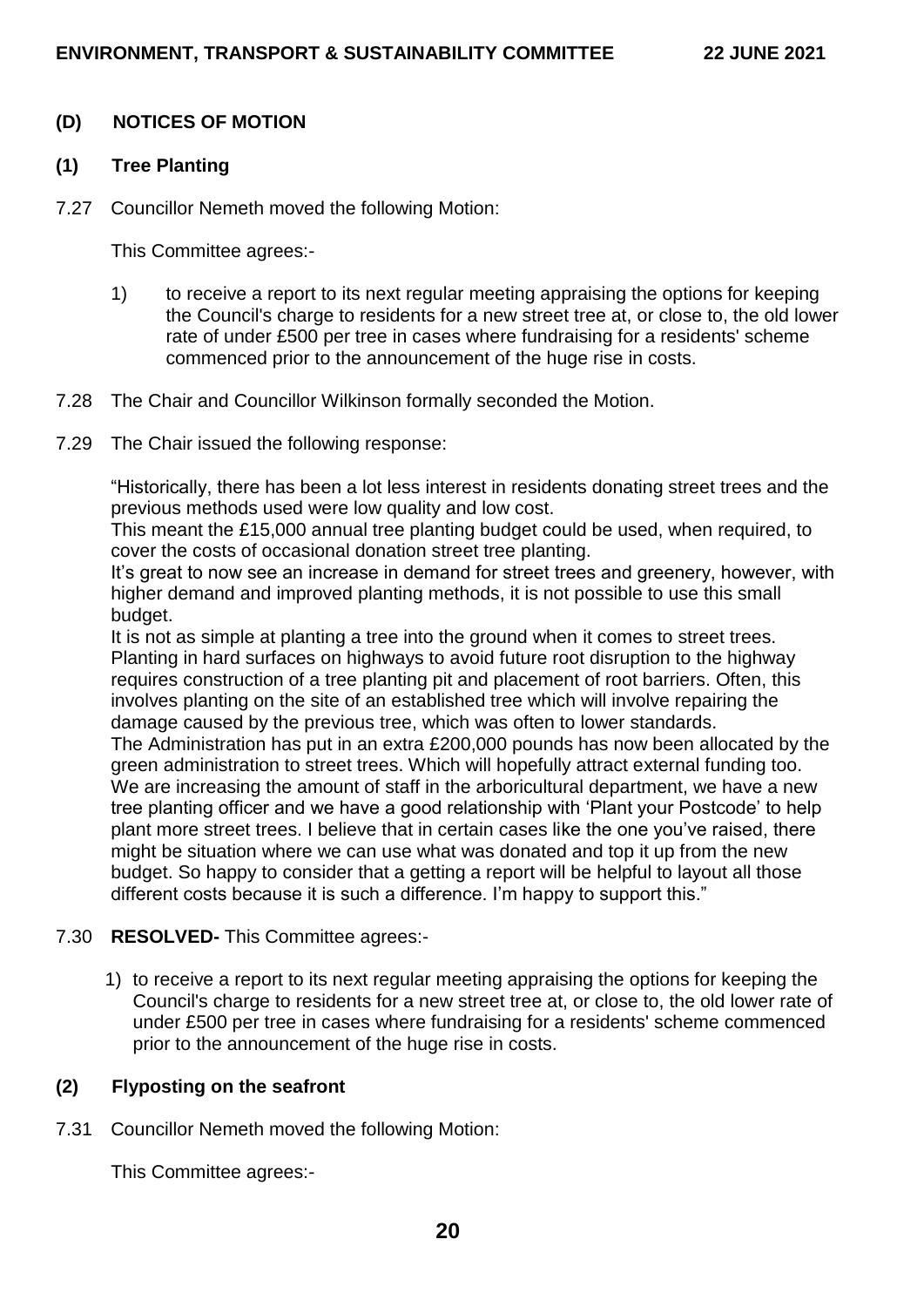- 1) that (i) posters and other items which have been stuck onto Council-controlled bins and other structures on the seafront will be removed forthwith and (ii) an update on progress will be presented at the next meeting of this Committee.
- 7.32 The Chair and Councillor Wilkinson formally seconded the Motion.
- 7.33 Councillor Wilkinson moved a amendment to the Motion as shown in bold italics and where struckthrough as follows:

This Committee agrees:-

- 1) that (i) posters and other items which have been stuck onto Council-controlled bins and other structures **across the city** on the seafront will be removed forthwith and (ii) an update on progress will be presented at the next meeting of this Committee.
- 7.34 The Chair stated:

"Thank you for your Notice of Motion. The action requested would raise very significant resource implications and so, in accordance with the Council's Procedure Rules, it would require an officer report before any action could be taken at this scale. The report would consider the feasibility of taking the requested action, including its financial implications, and would recommend, for Committee decision, whether or not the action should be taken. So the next report to committee would be to outline how this might be achieved and until the committee has agreed the report and financial implications the matter wouldn't be progressed other than the work that we have already been doing such as through the tidy up week that had last September.

I therefore propose requesting an officer report considering the requests made to the Notice of Motion, do Members agree?

- 7.35 The proposal was unanimously agreed.
- 7.36 **RESOLVED-** This Committee agrees:-

To receive a report setting out the financial and other resource implications for removing (i) posters and other items which have been stuck onto Council-controlled bins and other structures across the city

### **8 NATIONAL RESOURCES AND WASTE STRATEGY – RESPONSES TO GOVERNMENT CONSULTATIONS**

### 8.1 **RESOLVED-**

- 1) That Environment, Transport & Sustainability Committee ratify the responses made to consultations on:
	- Environmental Principles, which closed on 2 June 2021, and presented in Appendix 1.
	- The Extended Producer Responsibility (packaging), which closed on 4 June 2021, and presented in Appendix 2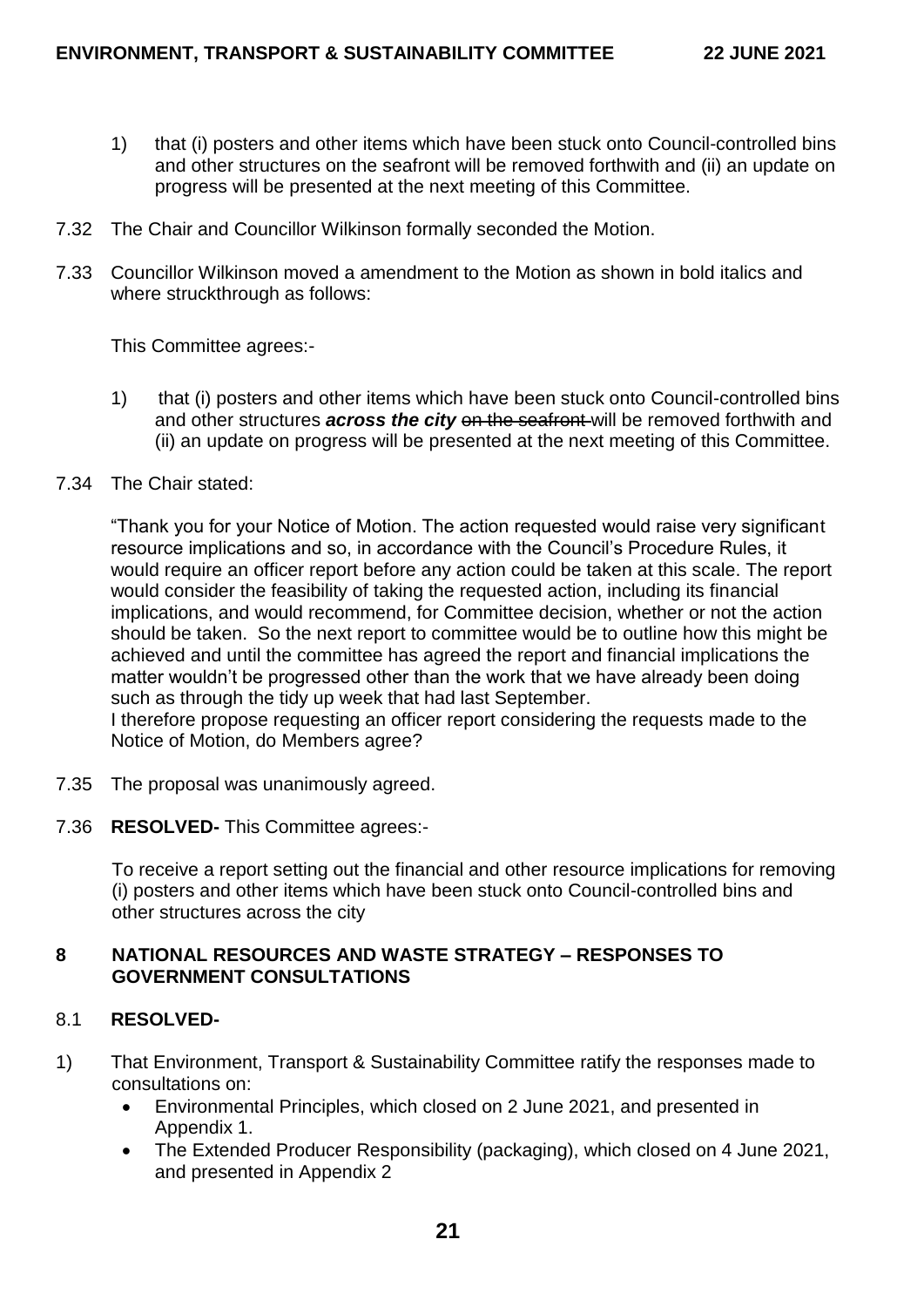- Introducing a Deposit Return Scheme, which closed on 4 June 2021, and presented in Appendix 3.
- 2) That Environment, Transport & Sustainability Committee delegates authority for officers to complete the response on the Consistency in Household and Business Recycling consultation and submit to government, having consulted with the Chair and committee spokespeople.

## **9 FOOD WASTE COLLECTION SERVICE UPDATE**

- 9.1 The Committee considered a report of the Executive Director, Economy, Environment & Culture that provided Members with the outcome of research into a food waste collection service and high-level options appraisal, plus an update on associated matters. It sought approval to complete a feasibility study and business case on the preferred option, which will be subject to engagement and consultation with residents, trade unions and staff before a report is brought to a future committee for a decision.
- 9.2 On behalf of the Conservative Group, Councillor Nemeth moved a motion to amend recommendation 2.2 as shown in bold italics and as struckthrough below:
	- 2.2 That Environment, Transport & Sustainability Committee agree that a full feasibility study and business case is developed exploring Option 1b *1a* for the future delivery of refuse and recycling services.
- 9.3 The Chair and Councillor Wilkinson formally seconded the motion.
- 9.4 Councillor Wilkinson sought discretion from the Chair to move an amendment from the floor which was granted.
- 9.5 On behalf of the Labour Group, Councillor Wilkinson moved the following motion to amend recommendation 2.2 as show in bold italics below:
	- 2.2 That Environment, Transport & Sustainability Committee agree that a full feasibility study and business case is developed exploring Option **1a and** 1b for the future delivery of refuse and recycling services.
- 9.6 The Chair and Councillor Nemeth formally seconded the motion.
- 9.7 The Chair then put the Conservative motion to the vote which failed.
- 9.8 The Chair then put the Labour motion to the vote which passed.
- 9.9 The Chair then put the recommendations as amended to the vote that were agreed.

# 9.10 **RESOLVED-**

2.1 That Environment, Transport & Sustainability Committee note the report and options appraisal at Appendix 1.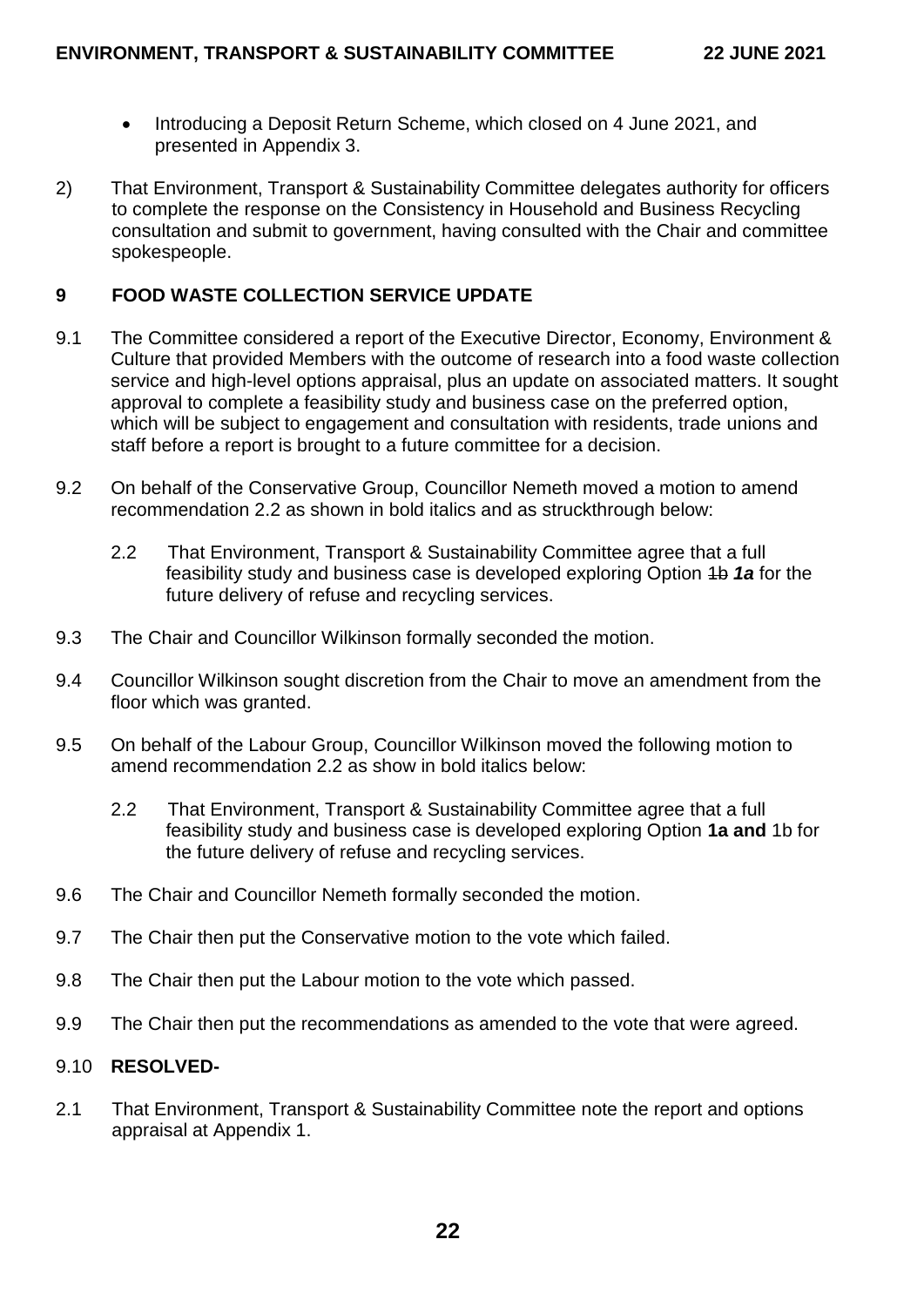- 2.2 That Environment, Transport & Sustainability Committee agree that a full feasibility study and business case is developed exploring Option 1a and 1b for the future delivery of refuse and recycling services.
- 2.3 That Environment Transport & Sustainability Committee agrees that the feasibility study and business case are consulted on with residents, trade unions and staff before being presented back to a future committee for decision.
- 2.4 That Environment, Transport & Sustainability Committee note the dependent work taking place both locally and nationally, which will be used to inform the feasibility study and business case.

# **10 COMMERCIAL BINS ON THE HIGHWAY: OUTCOME OF PUBLIC CONSULTATION**

# 10.1 **RESOLVED-**

- 1) That Environment, Transport & Sustainability Committee note the outcomes of the public consultation in Appendix 1.
- 2) That Environment, Transport & Sustainability Committee note the approaches adopted in other areas across the country in Appendix 2.
- 3) That Environment, Transport & Sustainability Committee approves the revised approach for managing commercial bins on the highway as set out in Appendix 3, including the roads within T-Zones, and its inclusion in the Environmental Enforcement Framework from 1 February 2022.

# **11 ENVIRONMENTAL ENFORCEMENT FRAMEWORK**

### 11.1 **RESOLVED-**

- 1) That the Environment, Transport & Sustainability Committee approves the updated Environmental Enforcement Framework as detailed in Appendix 1 (tracked changes version) and Appendix 2 (clean version).
- 2) That Environment, Transport & Sustainability Committee approves for a public consultation to take place on introducing enforcement measures for householders not complying with waste receptacle requirements.

# **12 BINFRASTRUCTURE STRATEGY**

### 12.1 **RESOLVED-**

1) That Environment, Transport & Sustainability Committee approves the Bin Infrastructure & Litter Reduction Strategy in Appendix 1 and the Action Plan in Appendix 2.

# **13 WATERHALL WILDING PROJECT**

13.1 The Committee considered a report of the Executive Director, Economy, Environment & Culture that updates the committee on progress on the wilding project at Waterhall and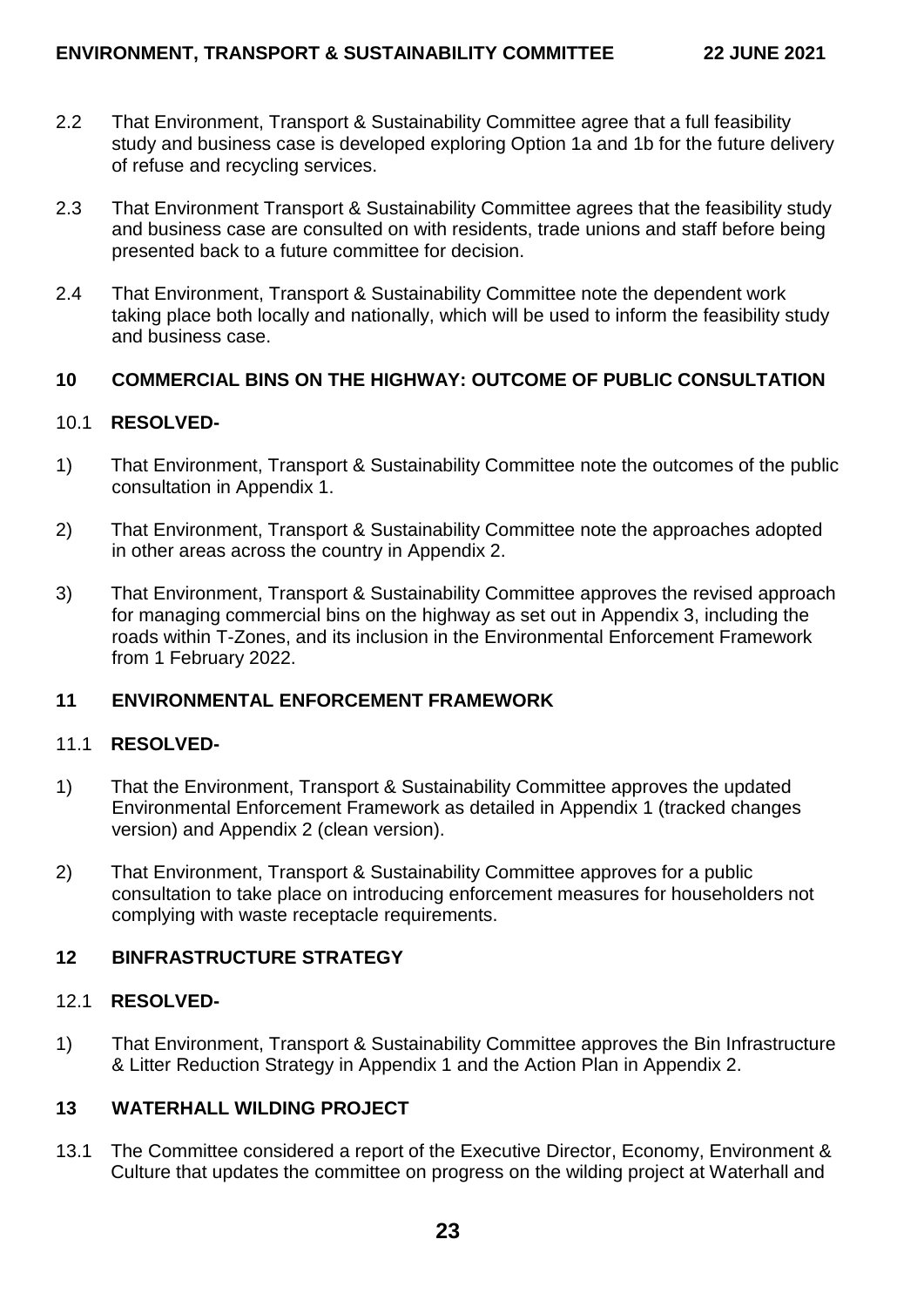also set out the findings of a high-level feasibility study in relation to the relocation of the clubhouse.

13.2 On behalf of the Conservative Group, Councillor Nemeth moved a motion to add a recommendation 2.4 as shown in bold italics below:

## **2.4 That committee expresses the wish that no further buildings are added to the existing clubhouse site**

- 13.3 The Chair and Councillor Wilkinson formally seconded the motion.
- 13.4 In response to questions from Councillor Nemeth and Councillor Wilkinson, it was explained that officers were in continued discussions with Downland Lions and that it was anticipated that the project could succeed without parking, but provision would be made for blue badge holders and a drop off point for school buses. There was a bus route that stopped reasonably close to the site and it was anticipated that there would be people's preference to walk to the site and take in the countryside.
- 13.5 The Chair put the Conservative Group motion to the vote that passed.
- 13.6 The Chair put the recommendations as amended to the vote that were agreed.

# 13.7 **RESOLVED-**

- 1) That committee notes the progress of the Waterhall Wilding Project
- 2) That committee agrees to take no further action in relation to the relocating of the former clubhouse.
- 3) That committee agrees to officers exploring the option of refurbishment of the existing clubhouse to provide a visitor centre, education space and café with limited vehicle access as set out in 3.9 and 3.10 of the report.
- 4) That committee expresses the wish that no further buildings are added to the existing clubhouse site

# **14 LOCAL TRANSPORT PLAN 5 INITIAL ENGAGEMENT**

- 14.1 The Committee considered a report of the Executive Director, Economy, Environment & Culture that provided an update on the development of the fifth Local Transport Plan (LTP5) and sought approval of the proposed 2030 transport vision, key outcomes and principles, and to commence engagement and public consultation in late summer on the priority areas and emerging proposed interventions, as set out in the 'Developing a new Transport Plan for Brighton & Hove' consultation document.
- 14.2 Councillor Nemeth stated his Group would not be supporting the recommendations as it was not felt the consultation was sufficient as it would ask residents how to carry out the proposals rather than whether they should be undertaken at all. Furthermore, the Conservative Group did not support the current proposals for a Liveable city centre as it was felt not enough outreach had been undertaken and many residents and trade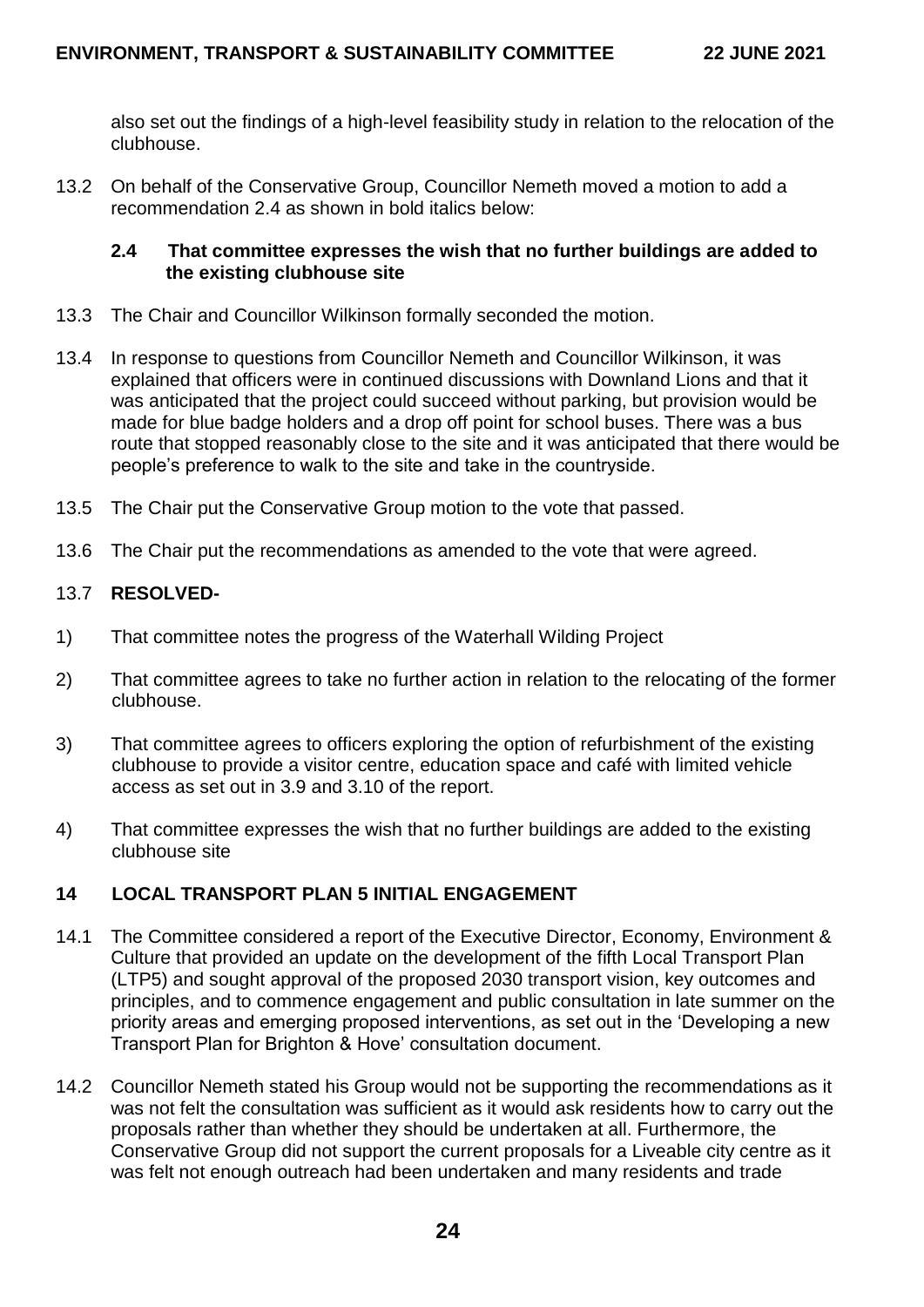groups had expressed worry about the proposals meaning it was too controversial to endorse.

14.3 Councillor Wilkinson stated that the Labour Group supported the report proposals, and many were critical to the city's caron neutral ambitions. Councillor Wilkinson stated that he was looking forward to seeing more detail from the engagement and consultation.

### 14.4 **RESOLVED-**

- 1) That the Committee approve the 2030 transport vision for the Local Transport Plan 5 (set out in paragraph 3.4 below)
- 2) That the Committee approve the Local Transport Plan 5 key outcomes (set out in paragraph 3.5 below)
- 3) That the Committee approve the Local Transport Plan 5 key principles (set out in paragraph 3.6 below)
- 4) That the Committee agree that engagement and public consultation is undertaken on the priority areas and emerging proposed interventions, as set out in the 'Developing a new Transport Plan for Brighton & Hove' consultation document (attached as Appendix 1)
- 5) That the Committee note the indicative programme to completion of Local Transport Plan 5 (set out in paragraph 3.9 below)

# **15 NETWORK MANAGEMENT ACTION PLAN**

#### 15.1 **RESOLVED-**

That Committee agree:-

- 1) A trial of red routes on the designated roads London Road, Lewes Road and along with the previously approved inclusion of Valley Gardens as detailed in the Plan
- 2) The development of a specification for the replacement of the Real Time information system
- 3) To investigate and develop a business case for introducing Lane Rental into the city
- 4) The approach to managing the City's Road Network as set out in the Plan

### **16 PARKING POLICIES**

## 16.1 **RESOLVED-**

1) That Committee approves the new Parking Policy statement (Appendix A) taking into consideration the summary within this report.

### **17 TRO-12-2021 OBJECTIONS**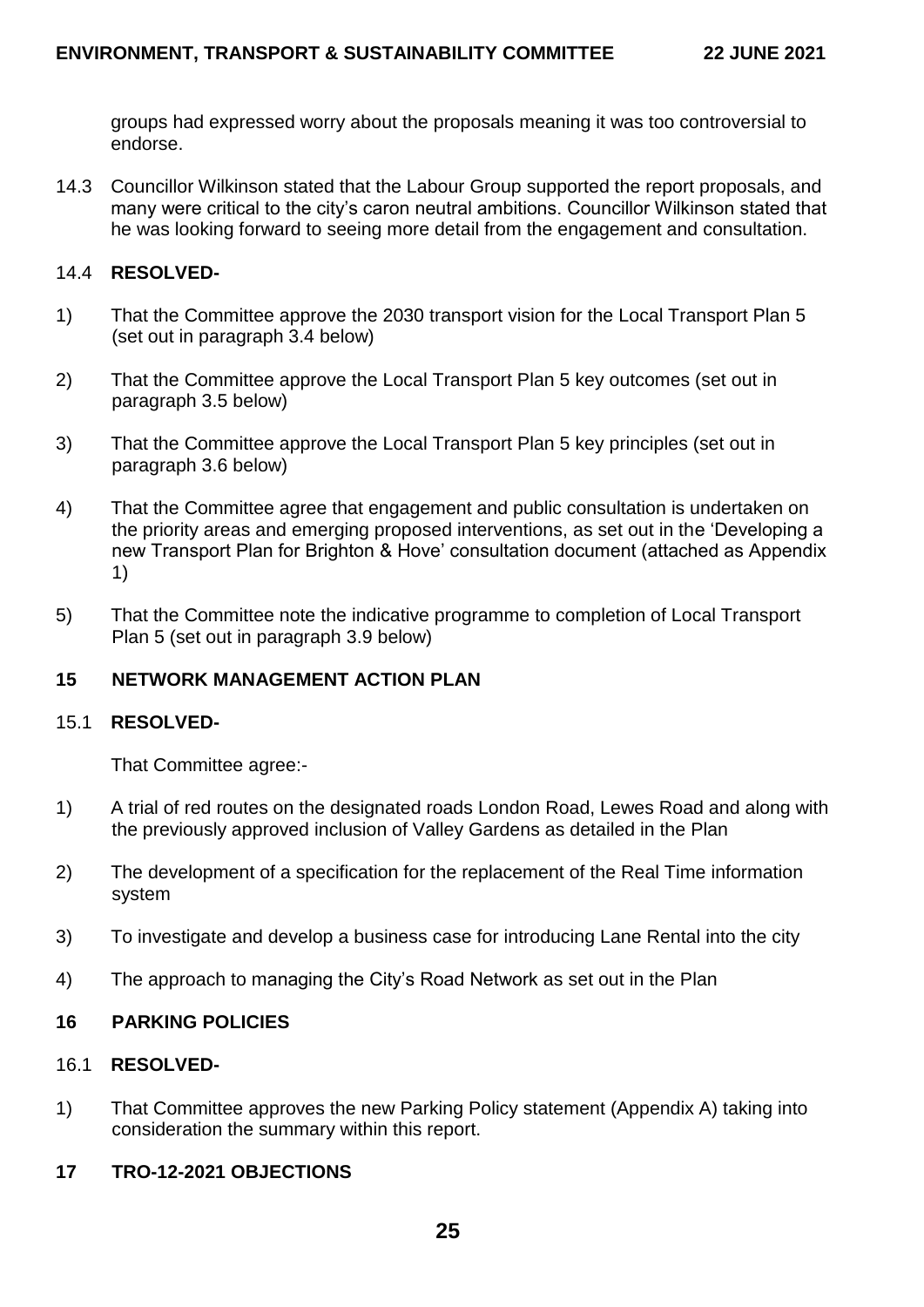- 17.1 The Committee considered a report of the Executive Director, Economy that set out the objections to the Traffic Regulation Order (TRO) amendment 12-2021 proposing changes of carriageway use under the Brighton & Hove Outer Areas (Waiting, Loading and Parking) and Cycle Lanes Consolidation Order 2018.
- 17.2 Councillor Nemeth stated his view that an objection from a ward councillor should not be treated as just a technical point and noted that a Letter on the agenda from the Patcham ward councillors explained the rationale for a different location for the proposed Bikeshare Hub. Councillor Nemeth stated that if councillors felt that issues such as this were being forced through against their suggestions, it would ultimately hurt the scheme generally. Councillor Nemeth stated that his Group would be voting against the proposals on that basis.
- 17.3 The Chair stated that the report made clear that proper engagement had been undertaken.

# 17.4 **RESOLVED-**

- 1) That the Committee notes that there were no formal objections received from ward councillors during the consultation period for the hub proposals at South Street, Portslade and at Ladies Mile Road, Patcham, and the small number of residents' objections to the site at Ladies Mile Rd means both this site and South St can now proceed to the construction stage under delegated officer powers.
- 2) That the committee notes the detail of the objections to the BTN Bikeshare hub at Amherst Crescent / Aldrington Halt Station in the report and approves the amendment concerning Amherst Crescent as set out in TRO-12-2021.

# **18 THE NATIONAL BUS STRATEGY**

- 18.1 The Committee considered a report of the Executive Director, Economy, Environment & Culture that provides recommendations for the council's initial response to the Government's National Bus Strategy, Bus Back Better in order to comply with deadlines set by the Department for Transport (DfT).
- 18.2 In response to questions from Councillor Wilkinson, the Senior Project Manager explained that the aim of the enhanced bus partnership was to improve the communication of bus service and timetabling information and the main local operator currently published all service providers information online and in paper copy. The Senior Project Manager added that there was a constant review of possible improvements to real-time service information. Furthermore, there would be a post-Covid review of bus services and supported bus services that would be presented to an upcoming meeting of the Policy & Resources Committee in addition to a further report to ET\*S Committee later in the year and options for the circular minibus service would be reviewed as part of that process.
- 18.3 In response to a question from Councillor Nemeth regarding possible increased pollution by buses when travelling in the suburbs, the Senior Project Manager explained that the Council's Senior Technical Officer for air quality would have extensive information and